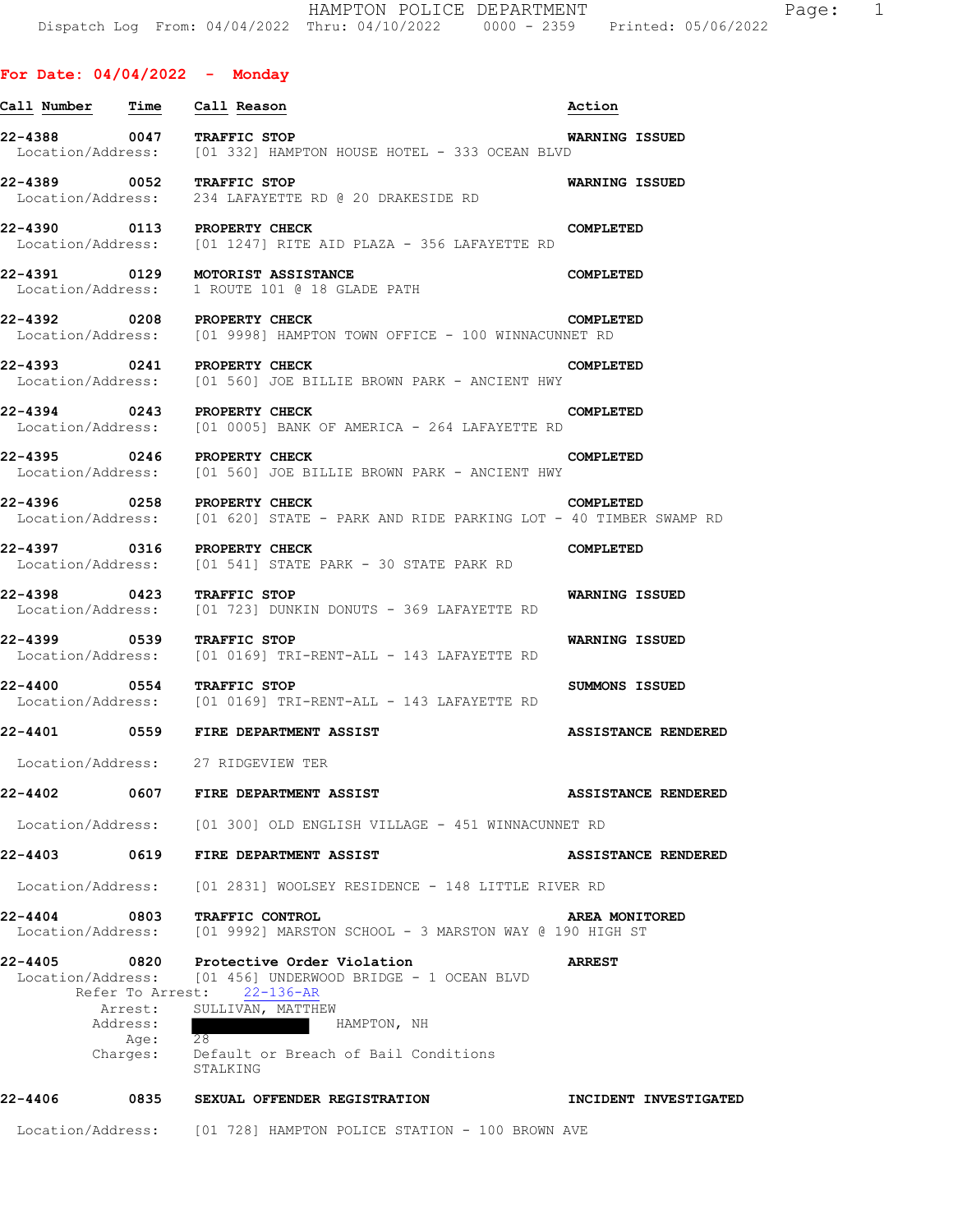|                                | HAMPTON POLICE DEPARTMENT<br>Dispatch Log From: 04/04/2022 Thru: 04/10/2022 0000 - 2359 Printed: 05/06/2022 | Page: 2                      |
|--------------------------------|-------------------------------------------------------------------------------------------------------------|------------------------------|
|                                | Refer To Incident: 22-225-OF                                                                                |                              |
| 22-4407 0840 CIVIL STANDBY     |                                                                                                             | <b>ASSISTANCE RENDERED</b>   |
| Location/Address: 16 J ST      |                                                                                                             |                              |
| 22-4408 0852 TRAFFIC STOP      | Location/Address: 245 LAFAYETTE RD @ 1 PARK AVE                                                             | WARNING ISSUED               |
| 22-4409 0857 ALARM             |                                                                                                             | <b>ACTIVITY INVESTIGATED</b> |
|                                | Location/Address: 24 STICKNEY TER                                                                           |                              |
|                                | 22-4410 0911 FIRE DEPARTMENT ASSIST                                                                         | <b>ASSISTANCE RENDERED</b>   |
|                                | Location/Address: [01 67] SEAWALK APARTMENTS - 26 C ST                                                      |                              |
|                                | 22-4411 0924 SEXUAL OFFENDER REGISTRATION TINCIDENT INVESTIGATED                                            |                              |
|                                | Location/Address: [01 728] HAMPTON POLICE STATION - 100 BROWN AVE<br>Refer To Incident: 22-226-OF           |                              |
|                                | 22-4412 0931 VIN VERIFICATION<br>Location/Address: [01 728] HAMPTON POLICE STATION - 100 BROWN AVE          | COMPLETED                    |
| Location/Address: 26 DUMAS AVE | 22-4413 0951 NEIGHBOR DISPUTE                                                                               | DISPUTE RESOLVED             |
|                                | 22-4414 0955 FIRE DEPARTMENT ASSIST                                                                         | <b>ASSISTANCE RENDERED</b>   |
|                                | Location/Address: [01 2922] CORNERSTONE AT HAMPTON HEALTH FACILITY - 298 EXETER RD                          |                              |
| 22-4415                        | 1037 ADMINISTRATIVE ERRAND<br>Location/Address: [01 728] HAMPTON POLICE STATION - 100 BROWN AVE             | COMPLETED                    |
| 22-4416 1038 TRAFFIC STOP      | Location/Address: ENTERCHANGE EAST BOUND - ROUTE 101                                                        | SUMMONS ISSUED               |
| 22-4417 1047 NOTIFICATIONS     |                                                                                                             | <b>MESSAGED DELIVERED</b>    |
|                                | Location/Address: $[01\;515]$ EXIT 13 - EXETER RD - MILE 131.8 - 600 ROUTE 101                              |                              |
| 22-4418 1056 TRAFFIC STOP      | Location/Address: EAST BOUND INTERCHANGE - ROUTE 101                                                        | SUMMONS ISSUED               |
| 22-4419 1101 ACCIDENT          |                                                                                                             | <b>ACCIDENT INVESTIGATED</b> |
|                                | Location/Address: 615 OCEAN BLVD<br>Refer To Accident: 22-76-AC                                             |                              |
| 22-4420 1122 TRAFFIC STOP      | Location/Address: 200 ROUTE 101 @ 200 LANDING RD                                                            | WARNING ISSUED               |
| <b>22-4421 1126 FOLLOWUP</b>   | Location/Address: [01 728] HAMPTON POLICE STATION - 100 BROWN AVE                                           | <b>COMPLETED</b>             |
|                                | 22-4422 1134 RECKLESS OPERATION<br>Location/Address: 630 LAFAYETTE RD                                       | UNABLE TO LOCATE             |
|                                |                                                                                                             | <b>ASSISTANCE RENDERED</b>   |
|                                | Location/Address: 19 PERKINS AVE                                                                            |                              |
|                                | 22-4424 1244 TRAFFIC MONITORING<br>Location/Address: [01 533] STATE PARKING - SOUTH LOT - 92 OCEAN BLVD     | COMPLETED                    |
|                                | 22-4425 1329 ADMINISTRATIVE ERRAND<br>Location/Address: [01 728] HAMPTON POLICE STATION - 100 BROWN AVE     | COMPLETED                    |
| 22-4426                        | <b>1341 NOTIFICATIONS</b>                                                                                   | MESSAGED DELIVERED           |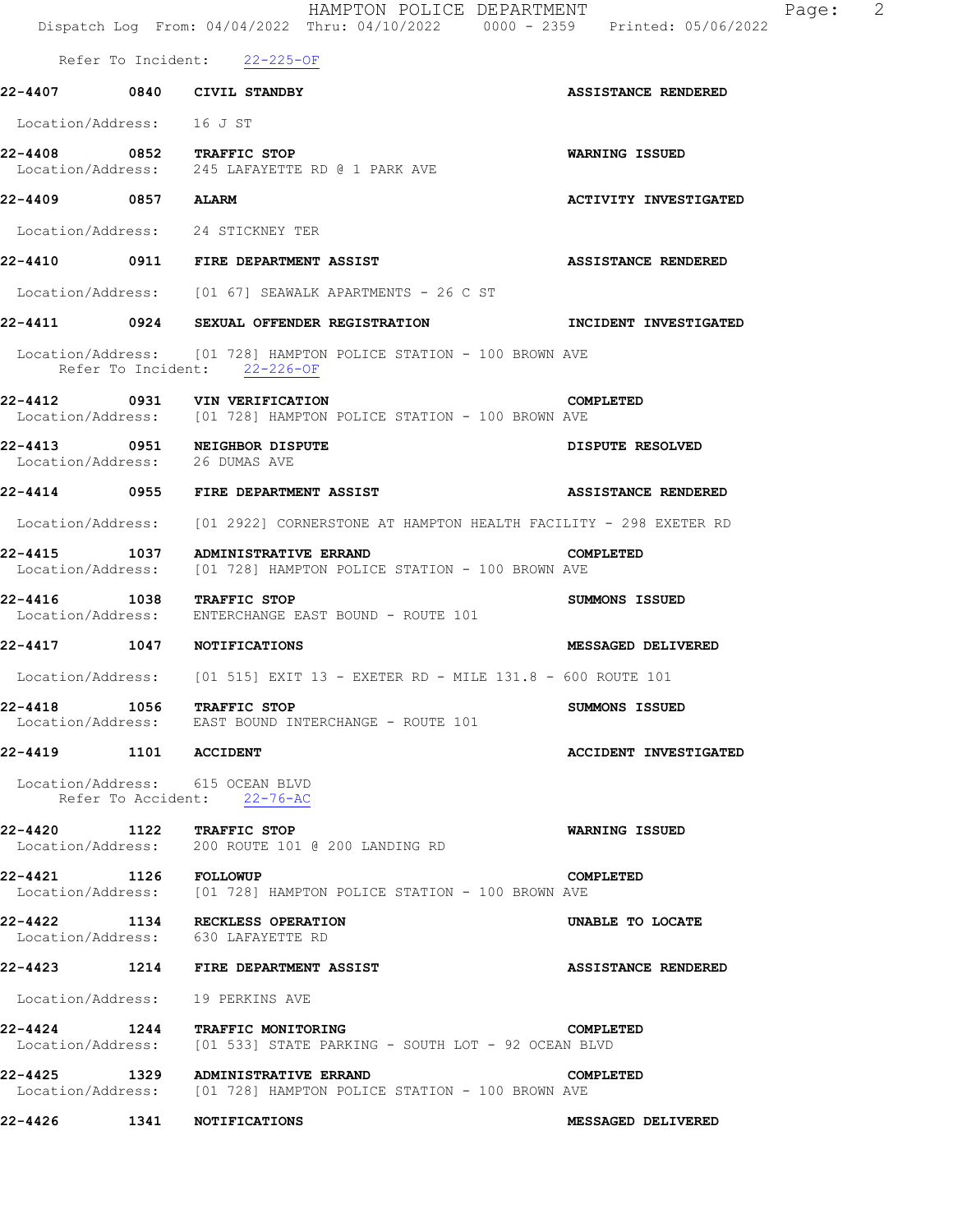**22-4427 1355 ASSIST OTHER POLICE AGENCY COMPLETED**  Location/Address: 98 DUNVEGAN WOODS DR Refer To Arrest: 22-137-AR Arrest: JIMENEZ, CARLOS JAVIER<br>Address: RANDOI RANDOLPH, MA Age: 29 Charges: FUGITIVE FROM JUSTICE **22-4428 1401 NOTIFICATIONS COMPLETED**  Location/Address: [01 728] HAMPTON POLICE STATION - 100 BROWN AVE **22-4429 1428 FOLLOWUP COMPLETED**  Location/Address: [01 728] HAMPTON POLICE STATION - 100 BROWN AVE **22-4430 1441 ASSIST OTHER POLICE AGENCY COMPLETED**  Location/Address: [01 2216] SERVICE CREDIT UNION - 887 LAFAYETTE RD Refer To Arrest: 22-138-AR Arrest: MOHAN, ERIC<br>Address: MANCHESTER, NH Age:  $\overline{47}$  Charges: ROBBERY; UNARMED **22-4431 1534 NOTIFICATIONS COMPLETED**<br>
Location/Address: 200 ASHWORTH AVE Location/Address: **22-4432 1559 TRAFFIC STOP WARNING ISSUED**  Location/Address: 200 ROUTE 101 @ 200 LANDING RD **22-4433 1610 FIRE DEPARTMENT ASSIST ASSISTANCE RENDERED**  Location/Address: [01 3137] JAROSZ RESIDENCE - 41 HOBBS RD **22-4434 1612 LEGAL PAPER SERVICE NOT SERVED**  Location/Address: 4 16TH ST **22-4435 1613 PRISONER TRANSPORT COMPLETED**  Location/Address: [01 1848] ROCKINGHAM COUNTY JAIL - ROUTE 101 **22-4436 1621 LEGAL PAPER SERVICE NOT SERVED**  Location/Address: 8 BROWN AVE **22-4437 1713 HARASSMENT COMPLETED**  Location/Address: [01 728] HAMPTON POLICE STATION - 100 BROWN AVE **22-4438 1734 TRAFFIC STOP 1888 1888 1888 NARNING ISSUED**<br>Location/Address: 338 WINNACUNNET RD @ 3 WENTWORTH AVE 338 WINNACUNNET RD @ 3 WENTWORTH AVE **22-4439 1739 LEGAL PAPER SERVICE COMPLETED**<br>Location/Address: [01 728] HAMPTON POLICE STATION - 100 BROWN AVE [01 728] HAMPTON POLICE STATION - 100 BROWN AVE Refer To Field Int: 22-64-FI **22-4440 1745 TRAFFIC STOP WARNING ISSUED**  Location/Address: 235 WINNACUNNET RD @ 0 WARRIOR WAY **22-4441 1752 FIRE DEPARTMENT ASSIST ASSISTANCE RENDERED**  Location/Address: [01 0593] OLD SALT RESTAURANT - 490 LAFAYETTE RD **22-4442 1804 TRAFFIC STOP WARNING ISSUED**  Location/Address: 35 BROWN AVE @ 50 ISLAND PATH **22-4443 1807 ALARM UNFOUNDED ALARM**  Location/Address: [01 0187] MIDDLETON LUMBER - 864 LAFAYETTE RD **22-4444 1810 PRISONER TRANSPORT COMPLETED**  Location/Address: [01 1848] ROCKINGHAM COUNTY JAIL - ROUTE 101 **22-4445 1815 NOTIFICATIONS COMPLETED**  Location/Address: [01 728] HAMPTON POLICE STATION - 100 BROWN AVE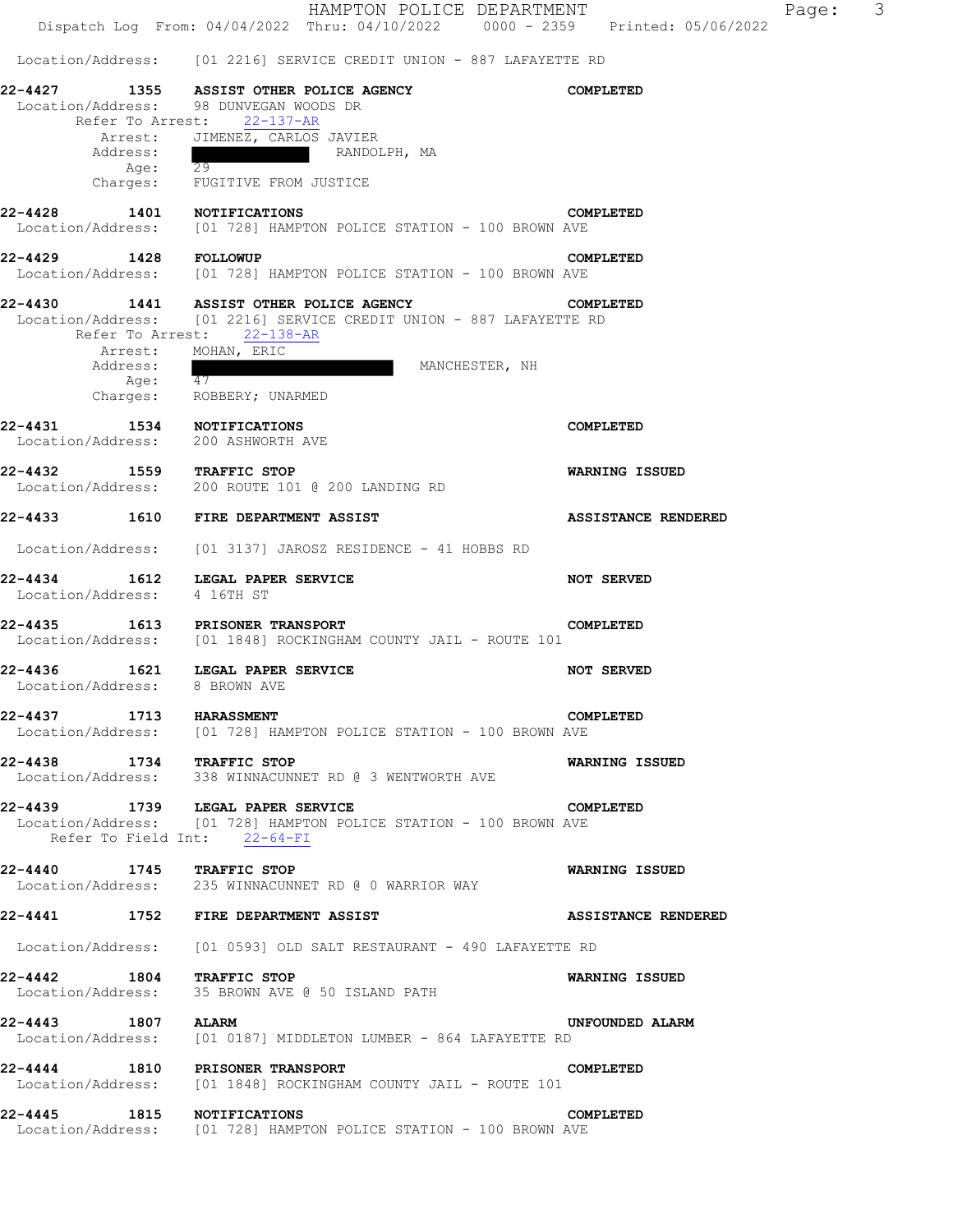|                                  | HAMPTON POLICE DEPARTMENT<br>Dispatch Log From: 04/04/2022 Thru: 04/10/2022 0000 - 2359 Printed: 05/06/2022                    |                              |
|----------------------------------|--------------------------------------------------------------------------------------------------------------------------------|------------------------------|
|                                  | 22-4446 1828 PUBLIC ASSIST-WELFARE CHECK COMPLETED<br>Location/Address: [01 1156] SURFSIDE 30 CONDOS - 493 OCEAN BLVD Apt. #11 |                              |
| 22-4447 1925 TRAFFIC STOP        | Location/Address: [01 343] MARI ANNE MOTEL - 2 OCEAN BLVD                                                                      | <b>WARNING ISSUED</b>        |
| 22-4448 1930 ALARM               | Location/Address: [01 0187] MIDDLETON LUMBER - 864 LAFAYETTE RD                                                                | UNFOUNDED ALARM              |
| 22-4449 2038 FOLLOWUP            | Location/Address: [01 728] HAMPTON POLICE STATION - 100 BROWN AVE                                                              | <b>COMPLETED</b>             |
| 22-4450 2049 TRAFFIC STOP        | Location/Address: [01 3292] CHARLIE'S TAP HOUSE (FORMERLY STACY JANES) - 9 OCEAN BLVD                                          | WARNING ISSUED               |
| 22-4451 2133 HARASSMENT          | Location/Address: [01 322] BREAKERS BY THE SEA - 409 OCEAN BLVD Apt. #3                                                        | COMPLETED                    |
|                                  | 22-4452 2213 MOTORIST ASSISTANCE                                                                                               | ASSISTANCE RENDERED          |
| Location/Address: 0 ST           |                                                                                                                                |                              |
| 22-4453 2351 ACCIDENT            |                                                                                                                                | <b>ACCIDENT INVESTIGATED</b> |
|                                  | Location/Address: 447 EXETER RD @ 6 HUNTINGTON PL<br>Refer To Accident: 22-77-AC                                               |                              |
| For Date: $04/05/2022 - Tuesday$ |                                                                                                                                |                              |
|                                  | 22-4454 0056 SUSPICIOUS ACTIVITY                                                                                               | <b>ACTIVITY INVESTIGATED</b> |
|                                  | Location/Address: [01 620] STATE - PARK AND RIDE PARKING LOT - 40 TIMBER SWAMP RD                                              |                              |
|                                  | 22-4455 0111 FIRE DEPARTMENT ASSIST                                                                                            | ASSISTANCE RENDERED          |
|                                  | Location/Address: [01 3472] BOYLE RESIDENCE - 11 PERKINS AVE Apt. #5                                                           |                              |
| 22-4456 0136 PROPERTY CHECK      | Location/Address: [01 560] JOE BILLIE BROWN PARK - ANCIENT HWY                                                                 | COMPLETED                    |
| 22-4457 0141 PROPERTY CHECK      | Location/Address: [01 452] SKATEBOARD PARK - HARDART'S WAY                                                                     | <b>COMPLETED</b>             |
| 22-4458 0215 PROPERTY CHECK      | Location/Address: [01 0656] TD BANKNORTH - 40 HIGH ST                                                                          | COMPLETED                    |
| 22-4459 0251 PROPERTY CHECK      | Location/Address: [01 1247] RITE AID PLAZA - 356 LAFAYETTE RD                                                                  | COMPLETED                    |
| Location/Address: 377 OCEAN BLVD | 22-4460 0313 SUSPICIOUS ACTIVITY                                                                                               | VEHICLE MOVED                |
|                                  | 22-4461 0333 FOLLOWUP<br>Location/Address: [01 728] HAMPTON POLICE STATION - 100 BROWN AVE                                     | COMPLETED                    |
| 22-4462 0344 PROPERTY CHECK      | Location/Address: [01 433] DEPOT SQUARE - 446 LAFAYETTE RD                                                                     | <b>COMPLETED</b>             |
|                                  | 22-4463 0344 PROPERTY CHECK COMPLETED<br>Location/Address: [01 2688] SEACOAST UNITED SPORTS COMPLEX - 311 WINNACUNNET RD       |                              |
| 22-4464 0353 PROPERTY CHECK      | Location/Address: [01 0089] SEACOAST PLAZA - 845 LAFAYETTE RD                                                                  | COMPLETED                    |
|                                  | 22-4465 0408 PROPERTY CHECK<br>Location/Address: [01 452] SKATEBOARD PARK - HARDART'S WAY                                      | COMPLETED                    |
| 22-4466 0500 TRAFFIC STOP        | Location/Address: [01 3045] TURCOTTE MOVING AND STORAGE - 597 LAFAYETTE RD                                                     | WARNING ISSUED               |
|                                  |                                                                                                                                |                              |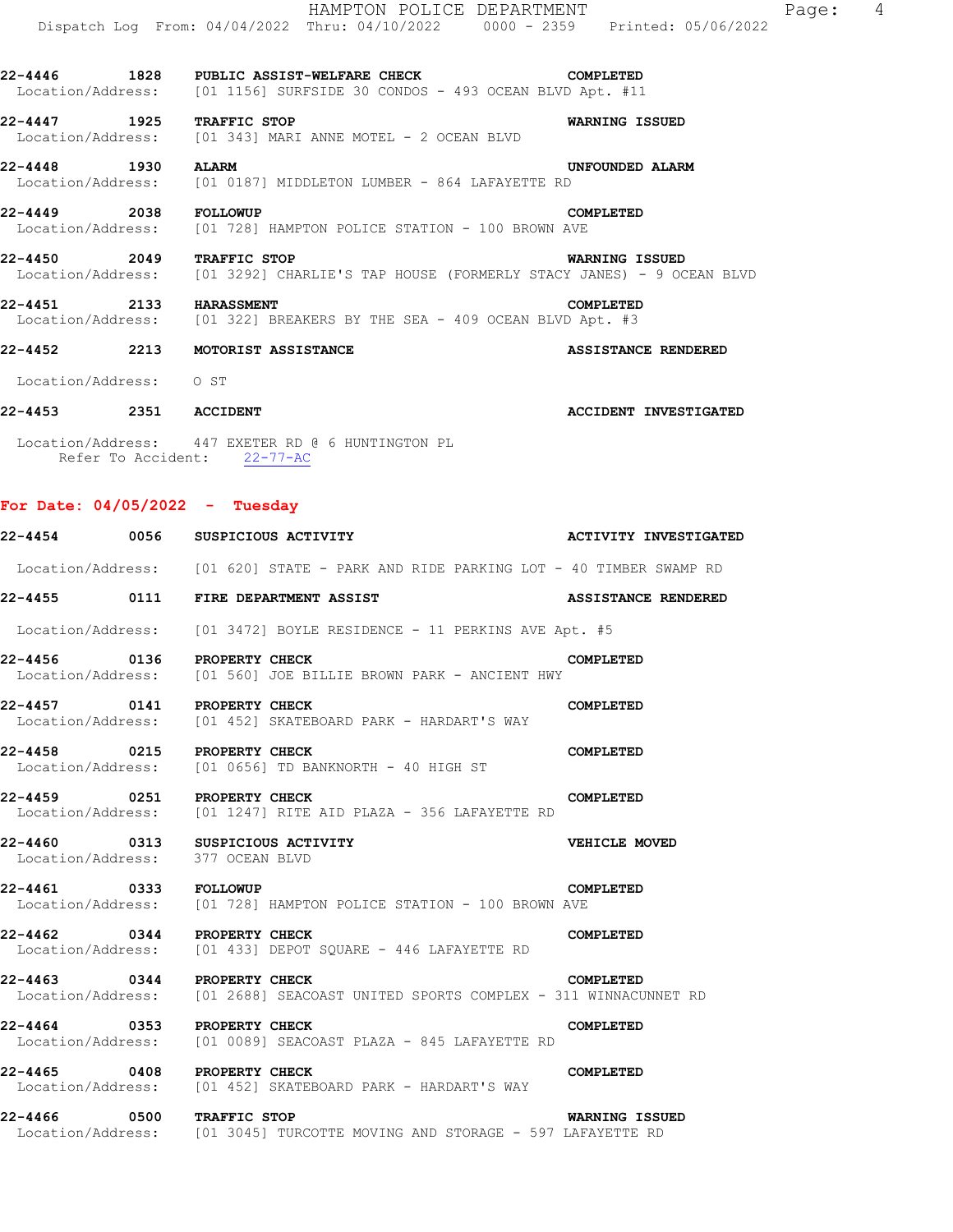**22-4467 0535 FIRE DEPARTMENT ASSIST ASSISTANCE RENDERED**  Location/Address: 2 GRAY AVE **22-4468 0729 FIRE DEPARTMENT ASSIST ASSISTANCE RENDERED**  Location/Address: [01 3658] DYNAMITE SWIMWEAR - 101 OCEAN BLVD **22-4469 0818 ADMINISTRATIVE ERRAND COMPLETED**  Location/Address: [01 3484] HAMPTON DISTRICT COURT - 3 TIMBER SWAMP RD **22-4470 0824 TRAFFIC MONITORING COMPLETED**  Location/Address: [01 9993] CENTRE SCHOOL - 53 WINNACUNNET RD **22-4471 0848 TRAFFIC STOP WARNING ISSUED**  Location/Address: 353 OCEAN BLVD **22-4472 0855 NOTIFICATIONS COMPLETED**  Location/Address: [01 728] HAMPTON POLICE STATION - 100 BROWN AVE **22-4473 0910 NOTIFICATIONS COMPLETED**  Location/Address: MOULTON RD **22-4474 0916 TRAFFIC STOP WARNING ISSUED**  [01 326] EMERALD ISLE MOTEL - 351 WINNACUNNET RD **22-4475 0931 TRAFFIC STOP WARNING ISSUED**  Location/Address: 205 HIGH ST @ 43 WINDMILL LN **22-4476 0940 TRAFFIC STOP WARNING ISSUED**  Location/Address: 318 HIGH ST @ 4 TAYLOR ST **22-4477 0952 TRAFFIC STOP WARNING ISSUED**  Location/Address: [01 659] COURTEMANCHE RESIDENCE - 19 NORTH SHORE RD **22-4478 0952 SEXUAL OFFENDER REGISTRATION INCIDENT INVESTIGATED**  Location/Address: [01 728] HAMPTON POLICE STATION - 100 BROWN AVE Refer To Incident: 22-227-OF **22-4479 0957 SEXUAL OFFENDER REGISTRATION INCIDENT INVESTIGATED**  Location/Address: [01 728] HAMPTON POLICE STATION - 100 BROWN AVE Refer To Incident: 22-228-OF **22-4480 1005 TRAFFIC STOP COMPLETED**  Location/Address: 857 OCEAN BLVD @ 2 15TH ST **22-4481 1016 PARKING VIOLATIONS CONSUMING VIOLATIONS** VEHICLE MOVED Location/Address: **22-4482 1025 SUSPICIOUS ACTIVITY ACTIVITY INVESTIGATED**  Location/Address: 7 TOWLE AVE @ 70 WINNACUNNET RD **22-4483 1117 LANDLORD TENANT DISPUTE ASSISTANCE RENDERED**  Location/Address: [01 322] BREAKERS BY THE SEA - 409 OCEAN BLVD Apt. #3 **22-4484 1136 FRAUD INCIDENT INVESTIGATED**  Location/Address: 113 ESKER RD Refer To Incident: 22-229-OF 22-4485 1210 TRAFFIC STOP **120 CONTACT SUMMONS ISSUED**  Location/Address: 1 ROUTE 101 @ 18 GLADE PATH **22-4486 1215 HARASSMENT DISPUTE RESOLVED**  Location/Address: [01 3254] ADAMS RESIDENCE - 26 DEARBORN AVE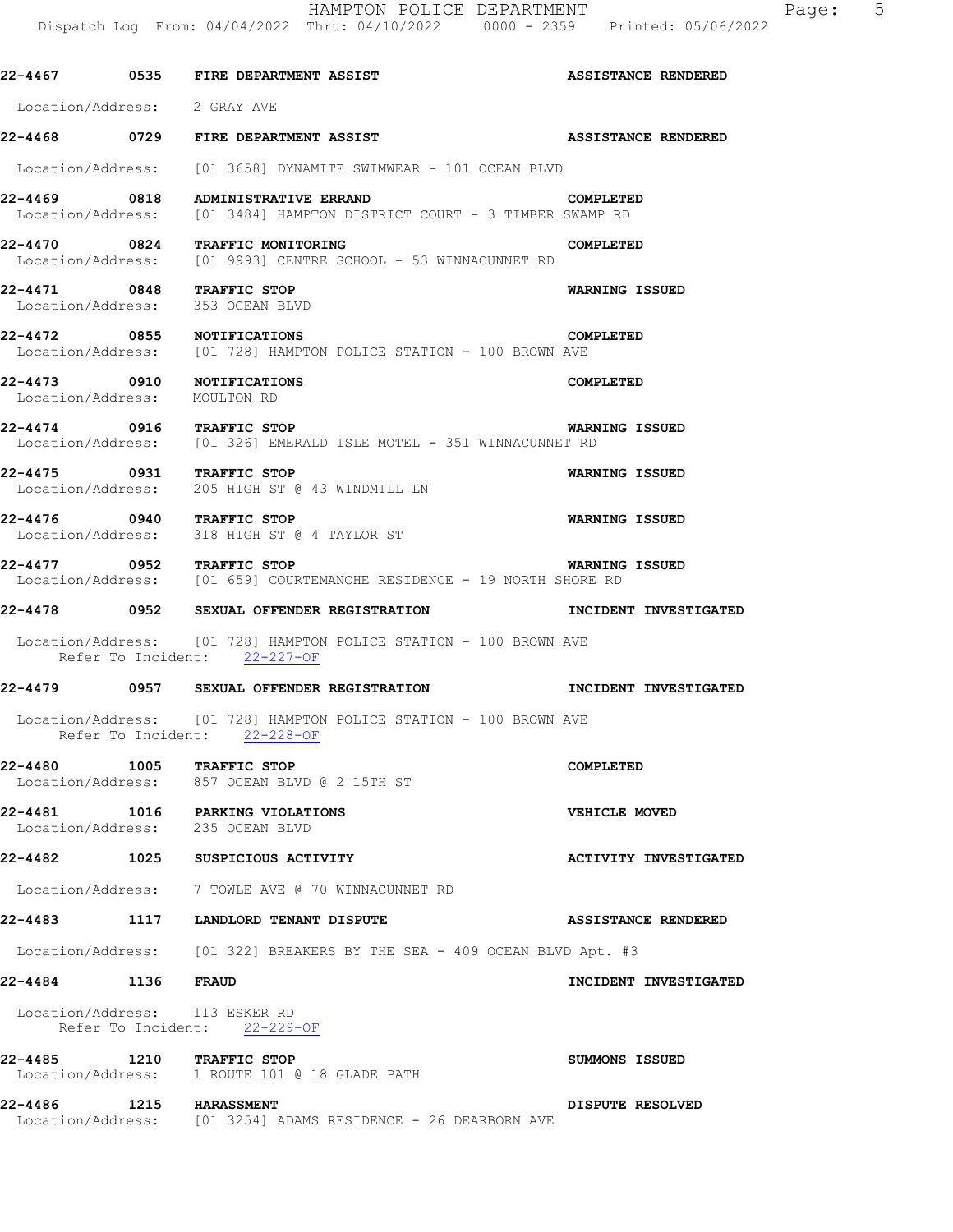|                              | HAMPTON POLICE DEPARTMENT<br>Dispatch Log From: 04/04/2022 Thru: 04/10/2022 0000 - 2359 Printed: 05/06/2022                        |                            |
|------------------------------|------------------------------------------------------------------------------------------------------------------------------------|----------------------------|
|                              | 22-4487 1222 TRAFFIC STOP <b>WARNING ISSUED</b><br>Location/Address: 1 ROUTE 101 @ 18 GLADE PATH                                   |                            |
|                              | 22-4488 1226 REQUEST FOR POLICE OFFICER DISPUTE RESOLVED<br>Location/Address: [01 81] NAUTICAL MOTEL - 147 ASHWORTH AVE Apt. #13   |                            |
|                              | 22-4489 1302 WARRANT SERVICE<br>Location/Address: [01 81] NAUTICAL MOTEL - 147 ASHWORTH AVE Apt. #13<br>Refer To Arrest: 22-139-AR | <b>ARREST</b>              |
| Address:                     | Arrest: ROYER, JEREMY ALLEN<br>ROCHESTER, NH                                                                                       |                            |
|                              | Age: 41<br>Charges: BENCH WARRANT                                                                                                  |                            |
|                              | 22-4490 1327 FOLLOWUP<br>Location/Address: [01 728] HAMPTON POLICE STATION - 100 BROWN AVE                                         | COMPLETED                  |
|                              | 22-4491 1423 TRAFFIC STOP <b>WARNING ISSUED</b><br>Location/Address: 2 OCEAN BLVD @ 8 STATE PARK RD                                |                            |
|                              | 22-4492 1436 TRAFFIC STOP<br>Location/Address: 19 OCEAN BLVD @ 1 Q ST                                                              | <b>WARNING ISSUED</b>      |
|                              | 22-4493 1516 SEXUAL OFFENDER REGISTRATION TINCIDENT INVESTIGATED                                                                   |                            |
| Refer To Incident: 22-230-OF | Location/Address: [01 728] HAMPTON POLICE STATION - 100 BROWN AVE                                                                  |                            |
|                              | 22-4494 1609 TRAFFIC STOP<br>Location/Address: [01 623] BACK GATE TO FOSS - 400 ROUTE 101                                          | COMPLETED                  |
|                              | 22-4495 1646 TRAFFIC STOP<br>Location/Address: 1024 OCEAN BLVD @ 2 CRANBERRY LN                                                    | WARNING ISSUED             |
|                              | 22-4496 1757 FIRE DEPARTMENT ASSIST STARFS ASSISTANCE RENDERED                                                                     |                            |
|                              | Location/Address: [01 130] DENEVE RESIDENCE - 204 NORTH SHORE RD                                                                   |                            |
| 22-4497 1757 FRAUD           |                                                                                                                                    | INCIDENT INVESTIGATED      |
| Refer To Incident: 22-231-OF | Location/Address: 7 CAMPBELL DR Apt. #B                                                                                            |                            |
|                              | 22-4498 1851 TRAFFIC STOP<br>Location/Address: 203 OCEAN BLVD @ 6 C ST                                                             | WARNING ISSUED             |
|                              | 22-4499 1908 TRAFFIC MONITORING<br>Location/Address: 877 OCEAN BLVD @ 1 16TH ST                                                    | AREA MONITORED             |
|                              | 22-4500 1939 SUSPICIOUS ACTIVITY                                                                                                   | <b>ASSISTANCE RENDERED</b> |
|                              | Location/Address: [01 377] MAGNUSON INN OF HAMPTON - 869 LAFAYETTE RD Apt. #103                                                    |                            |
|                              | 22-4501 1957 ABANDONDED 911 CALL<br>Location/Address: [01 1556] PATTERSON RESIDENCE - 548 LAFAYETTE RD                             | PEACE RESTORED             |
| 22-4502 2018 TRAFFIC STOP    | Location/Address: 757 OCEAN BLVD @ 1 4TH ST                                                                                        | <b>WARNING ISSUED</b>      |
|                              | 22-4503 2029 TRAFFIC STOP<br>Location/Address: 857 OCEAN BLVD @ 3 14TH ST                                                          | WARNING ISSUED             |
|                              | 22-4504 2114 TRAFFIC STOP<br>Location/Address: 98 ASHWORTH AVE @ 5 MANCHESTER ST                                                   | <b>WARNING ISSUED</b>      |
|                              | 22-4505 2152 REQUEST FOR POLICE OFFICER COMP<br>Location/Address: [01 1556] PATTERSON RESIDENCE - 548 LAFAYETTE RD                 | COMPLETED                  |

**For Date: 04/06/2022 - Wednesday**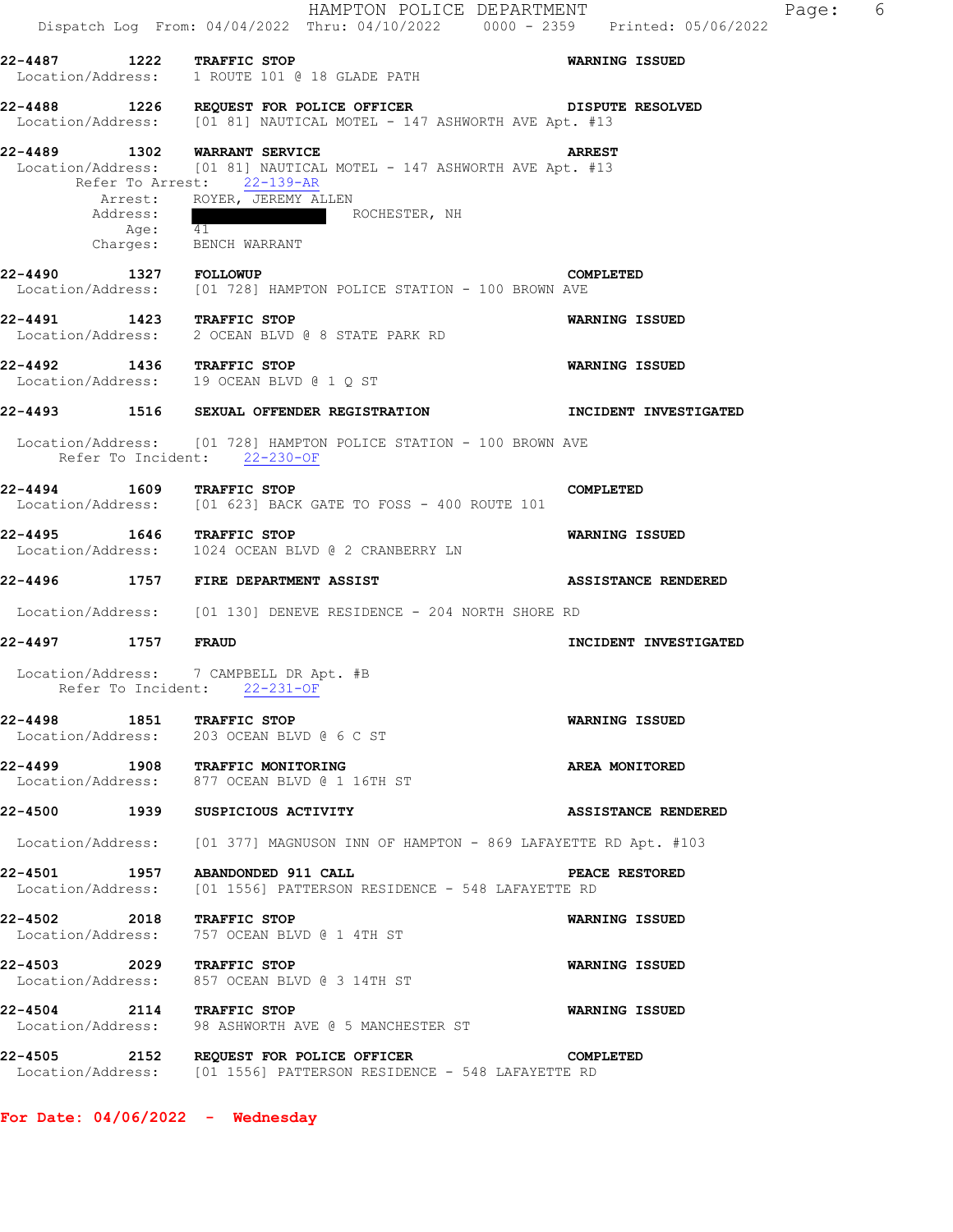|                       |                    | HAMPTON POLICE DEPARTMENT<br>Dispatch Log From: 04/04/2022 Thru: 04/10/2022 0000 - 2359 Printed: 05/06/2022                                                                                                                  | $\overline{7}$<br>Page:      |
|-----------------------|--------------------|------------------------------------------------------------------------------------------------------------------------------------------------------------------------------------------------------------------------------|------------------------------|
|                       |                    | 22-4506 0007 ASSIST OTHER POLICE AGENCY ASSISTANCE RENDERED                                                                                                                                                                  |                              |
|                       |                    | Location/Address: 16 TIDE MILL RD                                                                                                                                                                                            |                              |
|                       |                    | 22-4507 0034 SUSPICIOUS ACTIVITY                                                                                                                                                                                             | <b>ACTIVITY INVESTIGATED</b> |
|                       |                    | Location/Address: [01 0005] BANK OF AMERICA - 264 LAFAYETTE RD                                                                                                                                                               |                              |
|                       |                    | 22-4508 0040 TRAFFIC STOP<br>Location/Address: 124 ASHWORTH AVE @ 2 AUBURN AVE                                                                                                                                               | WARNING ISSUED               |
|                       |                    | 22-4509 0126 TRAFFIC STOP<br>Location/Address: 215 OCEAN BLVD @ 8 B ST                                                                                                                                                       | WARNING ISSUED               |
|                       |                    | 22-4510 0145 PROPERTY CHECK<br>Location/Address: [01 541] STATE PARK - 30 STATE PARK RD                                                                                                                                      | COMPLETED                    |
|                       |                    | 22-4511 0153 PROPERTY CHECK<br>Location/Address: [01 0313] HAMPTON HARBOR TACKLE - 1 OCEAN BLVD                                                                                                                              | COMPLETED                    |
|                       |                    | 22-4512 0155 PROPERTY CHECK<br>Location/Address: [01 452] SKATEBOARD PARK - HARDART'S WAY                                                                                                                                    | COMPLETED                    |
|                       |                    | 22-4513 0206 PROPERTY CHECK<br>Location/Address: [01 540] MUNICIPAL PARKING LOT - HIGH ST TOWN CENTER - 31 HIGH ST                                                                                                           | COMPLETED                    |
|                       |                    | 22-4514 0259 PROPERTY CHECK<br>Location/Address: [01 2028] BRAYTON ENERGY - 75 LAFAYETTE RD Apt. #A                                                                                                                          | COMPLETED                    |
|                       |                    | 22-4515 0338 TRAFFIC STOP<br>Location/Address: STATE PARK - OCEAN BLVD                                                                                                                                                       | WARNING ISSUED               |
|                       |                    | 22-4516 0407 SUSPICIOUS ACTIVITY                                                                                                                                                                                             | <b>ACTIVITY INVESTIGATED</b> |
|                       |                    | Location/Address: [01 33] SOUTH LOT - 95 OCEAN BLVD                                                                                                                                                                          |                              |
|                       |                    | 22-4517 0557 TRAFFIC MONITORING<br>Location/Address: 195 EXETER RD @ 5 STOWECROFT DR                                                                                                                                         | COMPLETED                    |
|                       |                    | 22-4518 0717 SAFE SCHOOL VIOLATION                                                                                                                                                                                           | INCIDENT INVESTIGATED        |
|                       | Refer To Incident: | Location/Address: [01 9989] WINNACUNNET HIGH SCHOOL - 1 ALUMNI DR<br>$22 - 232 - 0F$                                                                                                                                         |                              |
| 22-4519               |                    | 0728 TRAFFIC MONITORING<br>Location/Address: 43 MOULTON RD @ 5 MORNINGSIDE DR                                                                                                                                                | AREA MONITORED               |
| Location/Address:     |                    | 22-4520 0731 TRAFFIC MONITORING<br>PARK AVE                                                                                                                                                                                  | AREA MONITORED               |
|                       |                    | 22-4521 0744 TRAFFIC STOP<br>Location/Address: 69 MOULTON RD                                                                                                                                                                 | <b>WARNING ISSUED</b>        |
|                       |                    | 22-4522 0814 TRAFFIC MONITORING<br>Location/Address: MOULTON RD                                                                                                                                                              | COMPLETED                    |
| 22-4523 0829 ACCIDENT |                    |                                                                                                                                                                                                                              | <b>ACCIDENT INVESTIGATED</b> |
|                       | Address:<br>Age:   | Location/Address: 892 LAFAYETTE RD<br>Refer To Arrest: 22-140-AR<br>Arrest: TAYLOR, FREDERIC BRINTON<br>HAMPTON, NH<br>53<br>Charges: Driving or Operating Under Influence of Drugs or Liquor<br>Refer To Accident: 22-78-AC |                              |
|                       |                    | 22-4524 0929 TRAFFIC STOP<br>Location/Address: 245 LAFAYETTE RD @ 1 PARK AVE                                                                                                                                                 | SUMMONS ISSUED               |
| 22-4525               | 1034               | <b>ACCIDENT</b>                                                                                                                                                                                                              | <b>ACCIDENT INVESTIGATED</b> |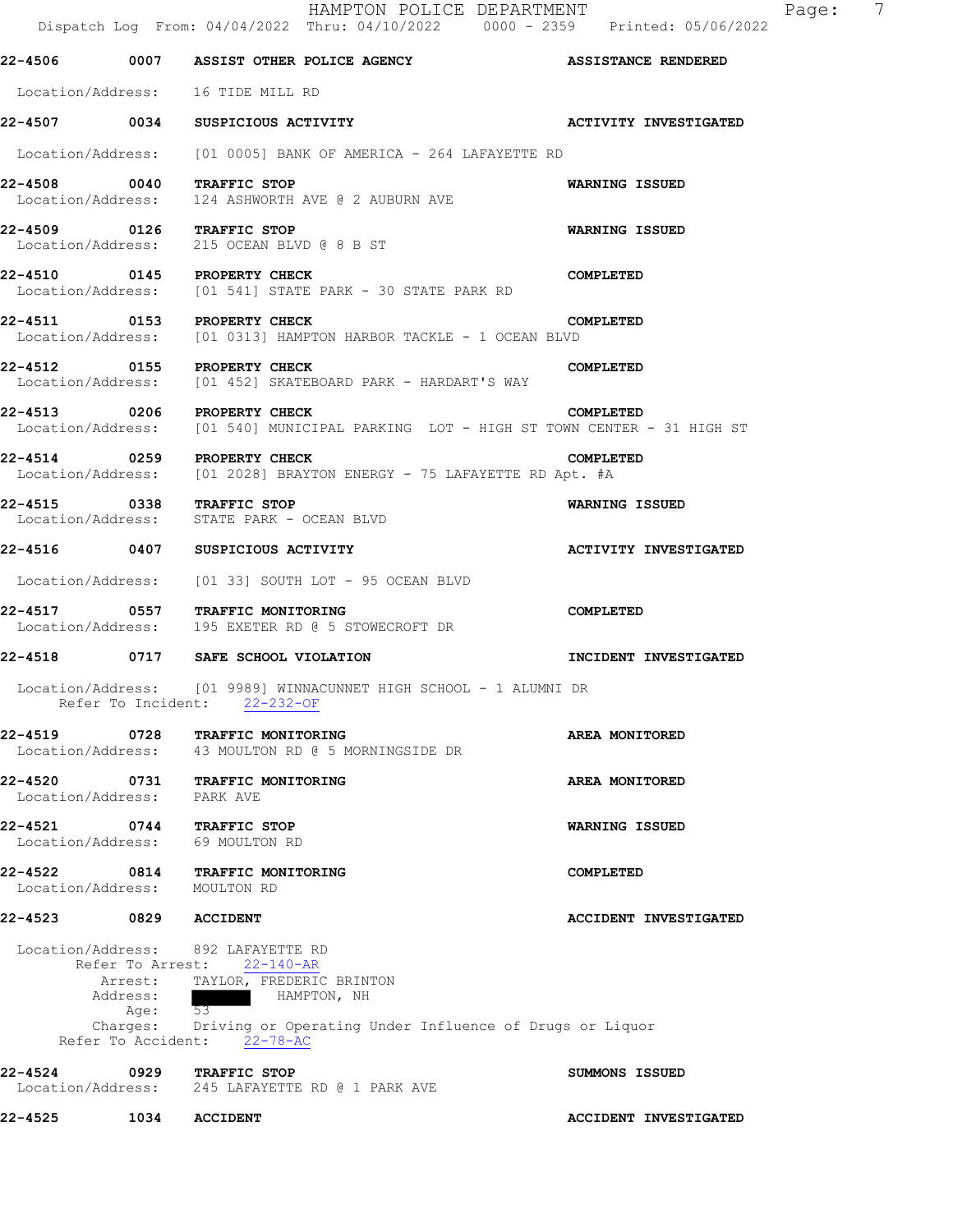|                       |                                                            | HAMPTON POLICE DEPARTMENT<br>Dispatch Log From: 04/04/2022 Thru: 04/10/2022 0000 - 2359 Printed: 05/06/2022                                                                 | $_{\rm 8}$<br>Page:   |
|-----------------------|------------------------------------------------------------|-----------------------------------------------------------------------------------------------------------------------------------------------------------------------------|-----------------------|
|                       |                                                            | Location/Address: [01 576] INTERCHANGE - 180 LAFAYETTE RD<br>Refer To Accident: 22-79-AC                                                                                    |                       |
| 22-4526 1105 FOLLOWUP |                                                            | Location/Address: [01 1425] LAXMI REALTY APTS - 132 ASHWORTH AVE                                                                                                            | COMPLETED             |
|                       |                                                            | 22-4527 1128 FRAUDULENT USE CREDIT CARD                                                                                                                                     | INCIDENT INVESTIGATED |
|                       |                                                            | Location/Address: [01 728] HAMPTON POLICE STATION - 100 BROWN AVE<br>Refer To Incident: 22-233-OF                                                                           |                       |
|                       |                                                            | 22-4528 1156 OBSTRUCTING PUBLIC WAY<br>Location/Address: 8 HOBBS RD @ 206 HIGH ST                                                                                           | COMPLETED             |
| 22-4529               |                                                            | 1342 PUBLIC ASSIST-WELFARE CHECK UNABLE TO LOCATE<br>Location/Address: 93 DUNVEGAN WOODS DR                                                                                 |                       |
|                       |                                                            | 22-4530 1403 ANIMAL NUISANCE<br>Location/Address: [01 3118] WESCOTT RESIDENCE - 499 WINNACUNNET RD                                                                          | COMPLETED             |
| 22-4531               |                                                            | 1451 SEXUAL OFFENDER REGISTRATION<br>Location/Address: [01 728] HAMPTON POLICE STATION - 100 BROWN AVE<br>Refer To Incident: 22-234-OF                                      | COMPLETED             |
| 22-4532 1528 STALKING |                                                            |                                                                                                                                                                             | INCIDENT INVESTIGATED |
|                       |                                                            | Location/Address: [01 728] HAMPTON POLICE STATION - 100 BROWN AVE<br>Refer To Incident: 22-235-OF                                                                           |                       |
|                       | Refer To Summons:<br>Address:<br>Age: 25<br>Charges: THEFT | 22-4533 1613 WARRANT SERVICE<br>Location/Address: [01 728] HAMPTON POLICE STATION - 100 BROWN AVE<br>$22 - 141 - AR$<br>Summons: FRANK HARDISTY, ADRIAN M<br>MANCHESTER, NH | <b>ARREST</b>         |
| 22-4534 1617 FOLLOWUP |                                                            | Location/Address: [01 728] HAMPTON POLICE STATION - 100 BROWN AVE                                                                                                           | COMPLETED             |
|                       |                                                            | 22-4535 1652 PUBLIC ASSIST-WELFARE CHECK<br>Location/Address: 29 DUNVEGAN WOODS DR                                                                                          | PARTY LOCATED         |
|                       |                                                            | 22-4536 1740 TRAFFIC MONITORING<br>Location/Address: 494 WINNACUNNET RD @ 3 ACADIA AVE                                                                                      | COMPLETED             |
| 22-4537 1744 FOLLOWUP |                                                            | Location/Address: [01 728] HAMPTON POLICE STATION - 100 BROWN AVE                                                                                                           | COMPLETED             |
|                       |                                                            | 22-4538 1751 TRAFFIC STOP<br>Location/Address: 401 WINNACUNNET RD @ 3 RINGS TER                                                                                             | WARNING ISSUED        |
|                       |                                                            | 22-4539 1808 ADMINISTRATIVE ERRAND<br>Location/Address: [01 728] HAMPTON POLICE STATION - 100 BROWN AVE                                                                     | COMPLETED             |
| 22-4540 1815 ALARM    |                                                            | Location/Address: [01 0187] MIDDLETON LUMBER - 864 LAFAYETTE RD                                                                                                             | UNFOUNDED ALARM       |
|                       |                                                            | 22-4541 1904 ADMINISTRATIVE ERRAND<br>Location/Address: [01 728] HAMPTON POLICE STATION - 100 BROWN AVE                                                                     | COMPLETED             |
|                       |                                                            | For Date: $04/07/2022 - Thursday$                                                                                                                                           |                       |
|                       |                                                            | 22-4542 0218 PROPERTY CHECK<br>Location/Address: [01 3332] SPRINGHILL SUITES - 299 EXETER RD                                                                                | <b>AREA MONITORED</b> |
|                       |                                                            | 22-4543 0231 PROPERTY CHECK<br>Location/Address: [01 1933] SMUTTYNOSE BREWERY AND PUB - 105 TOWLE FARM RD                                                                   | AREA MONITORED        |
|                       |                                                            | 22-4544 0247 PROPERTY CHECK                                                                                                                                                 | AREA MONITORED        |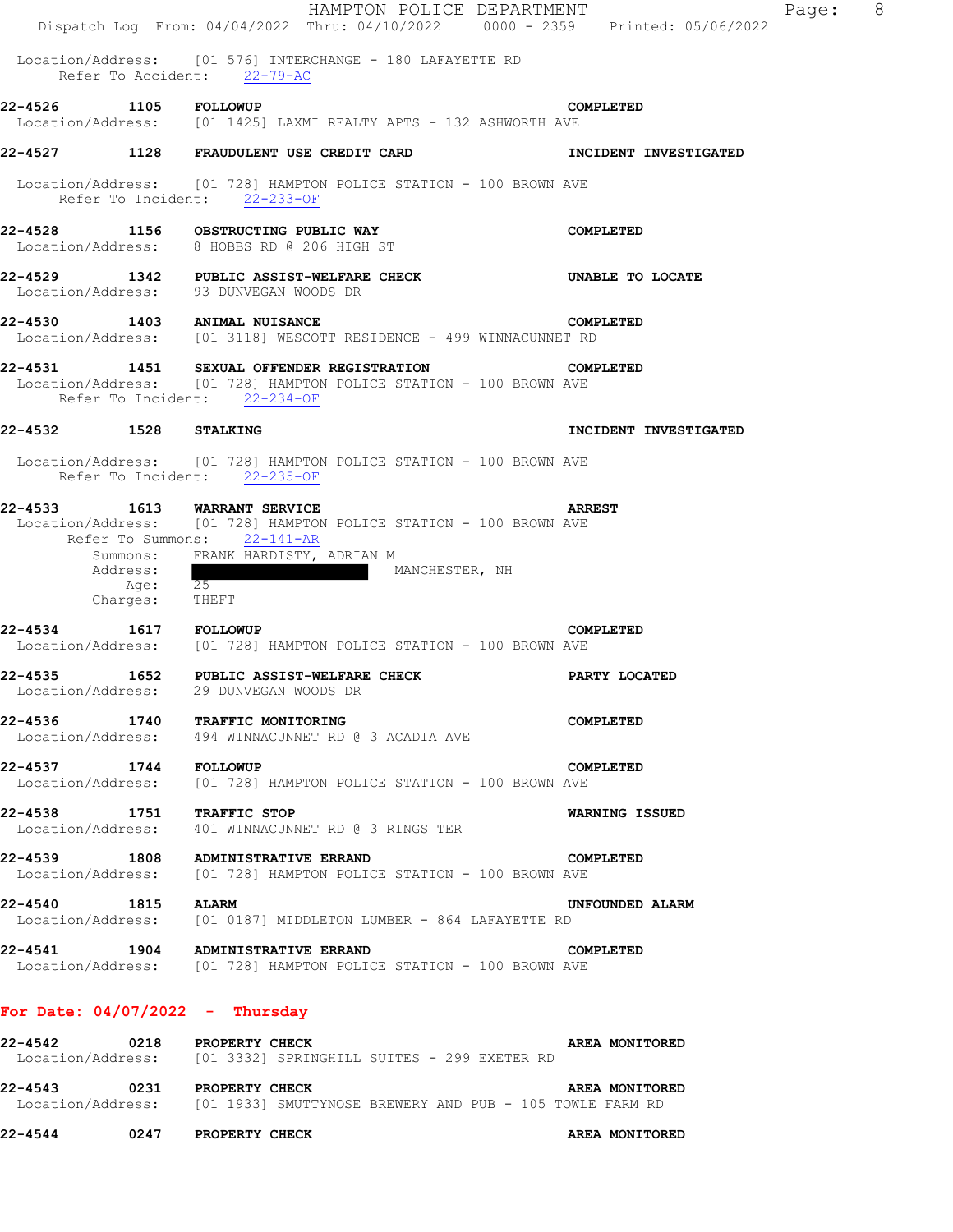| 22-4565 1348 SEXUAL ASSAULT                                                                                             | INCIDENT INVESTIGATED      |
|-------------------------------------------------------------------------------------------------------------------------|----------------------------|
| 22-4564 1346 LEGAL PAPER SERVICE<br>Location/Address: 24 THORWALD AVE<br>Refer To Field Int: 22-65-FI                   | <b>SERVED</b>              |
| Location/Address: 349 OCEAN BLVD Apt. #C2                                                                               |                            |
| 22-4563 1336 FIRE DEPARTMENT ASSIST                                                                                     | ASSISTANCE RENDERED        |
| 22-4562 1323 FOLLOWUP<br>Location/Address: LAFAYETTE RD                                                                 | COMPLETED                  |
| 22-4561 1247 ADMINISTRATIVE ERRAND<br>Location/Address: [01 9994] HAMPTON PUBLIC WORKS - 11 HARDART'S WAY               | COMPLETED                  |
| 22-4560 1203 TRAFFIC STOP<br>Location/Address: 227 MILL RD @ 0 WHITES LN                                                | WARNING ISSUED             |
| 22-4559 1155 TRAFFIC STOP<br>Location/Address: 254 MILL RD @ 30 WATSONS LN                                              | WARNING ISSUED             |
| 22-4558 1121 CRIMINAL TRESPASS<br>Location/Address: [01 203] HAMPTON ARMS APARTMENTS - 698 LAFAYETTE RD Apt. #612       | UNABLE TO LOCATE           |
| 22-4557 1114 NOTIFICATIONS<br>Location/Address: 219 LANDING RD @ 2 TIDE MILL RD                                         | <b>WARNING ISSUED</b>      |
| Location/Address: [01 0005] BANK OF AMERICA - 264 LAFAYETTE RD                                                          |                            |
| 22-4556 1103 FOLLOWUP                                                                                                   | ACTIVITY INVESTIGATED      |
| 22-4555 1048 FOLLOWUP<br>Location/Address: [01 728] HAMPTON POLICE STATION - 100 BROWN AVE                              | COMPLETED                  |
| 22-4554 1036 FOLLOWUP<br>Location/Address: [01 728] HAMPTON POLICE STATION - 100 BROWN AVE                              | <b>WARNING ISSUED</b>      |
| Location/Address: [01 728] HAMPTON POLICE STATION - 100 BROWN AVE<br>Refer To Incident: 22-236-OF                       |                            |
| 22-4553 0950 REQUEST FOR POLICE OFFICER THE TIME INCIDENT INVESTIGATED                                                  |                            |
|                                                                                                                         | COMPLETED                  |
| <b>22-4551 0803 PARKING VIOLATIONS MO ACTI</b><br>Location/Address: [01 2021] HAMPTON BAY APARTMENTS - 188 ASHWORTH AVE | <b>NO ACTION</b>           |
| 22-4550 0748 TRAFFIC STOP<br>Location/Address: MOULTON RD                                                               | WARNING ISSUED             |
| Location/Address: [01 2587] KUBIK RESIDENCE - 6 TOBEY ST                                                                |                            |
| 22-4549 0747 FIRE DEPARTMENT ASSIST                                                                                     | <b>ASSISTANCE RENDERED</b> |
| Location/Address: 434 HIGH ST Apt. #7                                                                                   |                            |
| Location/Address: 7 MOULTON RD @ 214 WINNACUNNET RD<br>22-4548 0741 FIRE DEPARTMENT ASSIST                              | <b>ASSISTANCE RENDERED</b> |
| Location/Address: MOULTON RD<br>22-4547 0738 TRAFFIC STOP                                                               | <b>WARNING ISSUED</b>      |
| 22-4546 0714 TRAFFIC MONITORING                                                                                         | AREA MONITORED             |
| Location/Address: [01 2532] LONGVIEW PLACE - 178 DRAKESIDE RD Apt. #203                                                 |                            |
| Location/Address: [01 9989] WINNACUNNET HIGH SCHOOL - 1 ALUMNI DR<br>22-4545 0603 FIRE DEPARTMENT ASSIST                | <b>ASSISTANCE RENDERED</b> |
| Dispatch Log From: 04/04/2022 Thru: 04/10/2022 0000 - 2359 Printed: 05/06/2022                                          |                            |
| HAMPTON POLICE DEPARTMENT                                                                                               |                            |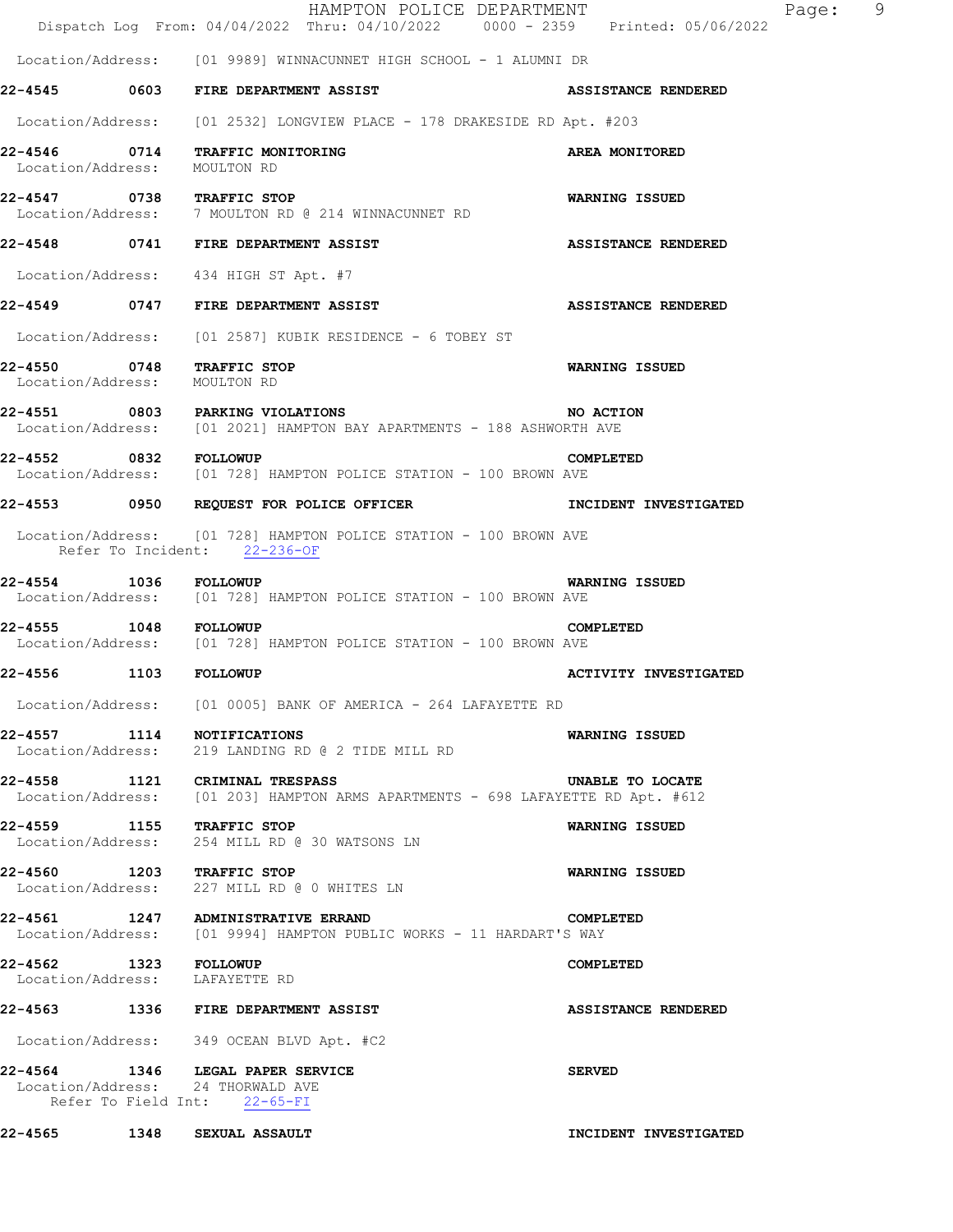|                       | HAMPTON POLICE DEPARTMENT                                                                                                                       |                            |
|-----------------------|-------------------------------------------------------------------------------------------------------------------------------------------------|----------------------------|
|                       | Dispatch Log From: 04/04/2022 Thru: 04/10/2022 0000 - 2359 Printed: 05/06/2022                                                                  |                            |
|                       | Location/Address: [01 728] HAMPTON POLICE STATION - 100 BROWN AVE<br>Refer To Incident: 22-237-OF                                               |                            |
|                       | 22-4566 1411 FIRE DEPARTMENT ASSIST STARFS ONPLETED<br>Location/Address: [01 763] HAMPTON HEALTH - CORE MEDICAL SERVICES - 879 LAFAYETTE RD     |                            |
|                       | 22-4567 1429 MOTORIST ASSISTANCE                                                                                                                | ASSISTANCE RENDERED        |
|                       | Location/Address: [01 576] INTERCHANGE - 180 LAFAYETTE RD                                                                                       |                            |
|                       | 22-4568 1536 MOTORIST ASSISTANCE                                                                                                                | ASSISTANCE RENDERED        |
|                       | Location/Address: [01 1352] STATE - SIDE TOLLS - MILE 131 - 700 ROUTE 101                                                                       |                            |
|                       | 22-4569 1542 CRIMINAL TRESPASS<br>Location/Address: [01 203] HAMPTON ARMS APARTMENTS - 698 LAFAYETTE RD Apt. #5<br>Refer To Field Int: 22-66-FI | <b>FIELD INTERVIEW</b>     |
|                       | 22-4570 1625 ADMINISTRATIVE ERRAND<br><b>COMPLETED</b><br>Location/Address: [01 0314] SEACOAST CAR WASH - 595 LAFAYETTE RD                      |                            |
|                       | 22-4571 1638 ADMINISTRATIVE ERRAND COMPLE<br>Location/Address: [01 9998] HAMPTON TOWN OFFICE - 100 WINNACUNNET RD                               | COMPLETED                  |
|                       | 22-4572 1728 LEGAL PAPER SERVICE<br>Location/Address: 200 DRAKESIDE RD Apt. #B                                                                  |                            |
|                       | 22-4573 1728 VIN VERIFICATION<br>Location/Address: [01 3509] YOUNG RESIDENCE - 14 TAYLOR RIVER ESTATES                                          | COMPLETED                  |
|                       | 22-4574 1751 PUBLIC ASSIST-WELFARE CHECK <b>NABLE TO LOCATE</b><br>Location/Address: [01 602] DOMINO'S PIZZA - 725 LAFAYETTE RD                 |                            |
|                       | NOT SERVED<br>22-4575 1756 LEGAL PAPER SERVICE<br>Location/Address: [01 3239] HABIB RESIDENCE - 11 SPRINGHEAD LN                                |                            |
| 22-4576 1824 THEFT    |                                                                                                                                                 | INCIDENT INVESTIGATED      |
|                       | Location/Address: EAST COAST PROPS AND ANTIQUES - 852 LAFAYETTE RD<br>Refer To Incident: 22-238-OF                                              |                            |
|                       | 22-4577 1837 VIN VERIFICATION COMPLET<br>Location/Address: [01 3509] YOUNG RESIDENCE - 14 TAYLOR RIVER ESTATES                                  | COMPLETED                  |
|                       | 22-4578 1840 NEIGHBOR DISPUTE                                                                                                                   | INCIDENT INVESTIGATED      |
|                       | Location/Address: 737 OCEAN BLVD<br>Refer To Incident: 22-239-OF                                                                                |                            |
| 22-4579 1902 FOLLOWUP | Location/Address: [01 728] HAMPTON POLICE STATION - 100 BROWN AVE                                                                               | COMPLETED                  |
|                       | 22-4580 1904 SUSPICIOUS ACTIVITY<br>Location/Address: TOWLE FARM RD                                                                             | NO ACTION                  |
|                       | <b>22-4581 1923 TRAFFIC STOP CONVERTED STOP NO ACTION</b><br>Location/Address: [01 2823] HAMPTON FALLS TOWN LINE - 290 TOWLE FARM RD            | <b>NO ACTION</b>           |
|                       | 22-4582 1938 MOTORIST ASSISTANCE<br>Location/Address: 180 LAFAYETTE RD @ 300 ROUTE 101                                                          | COMPLETED                  |
|                       | 22-4583 1940 LEGAL PAPER SERVICE<br>Location/Address: [01 1880] KIMBALL RESIDENCE - 36 TOWLE AVE                                                | <b>NOT SERVED</b>          |
| 22-4584 2059 RUNAWAY  |                                                                                                                                                 | INCIDENT INVESTIGATED      |
|                       | Location/Address: 5 HEMLOCK ST Apt. #1<br>Refer To Incident: 22-240-OF                                                                          |                            |
|                       | 22-4585 2125 FIRE DEPARTMENT ASSIST                                                                                                             | <b>ASSISTANCE RENDERED</b> |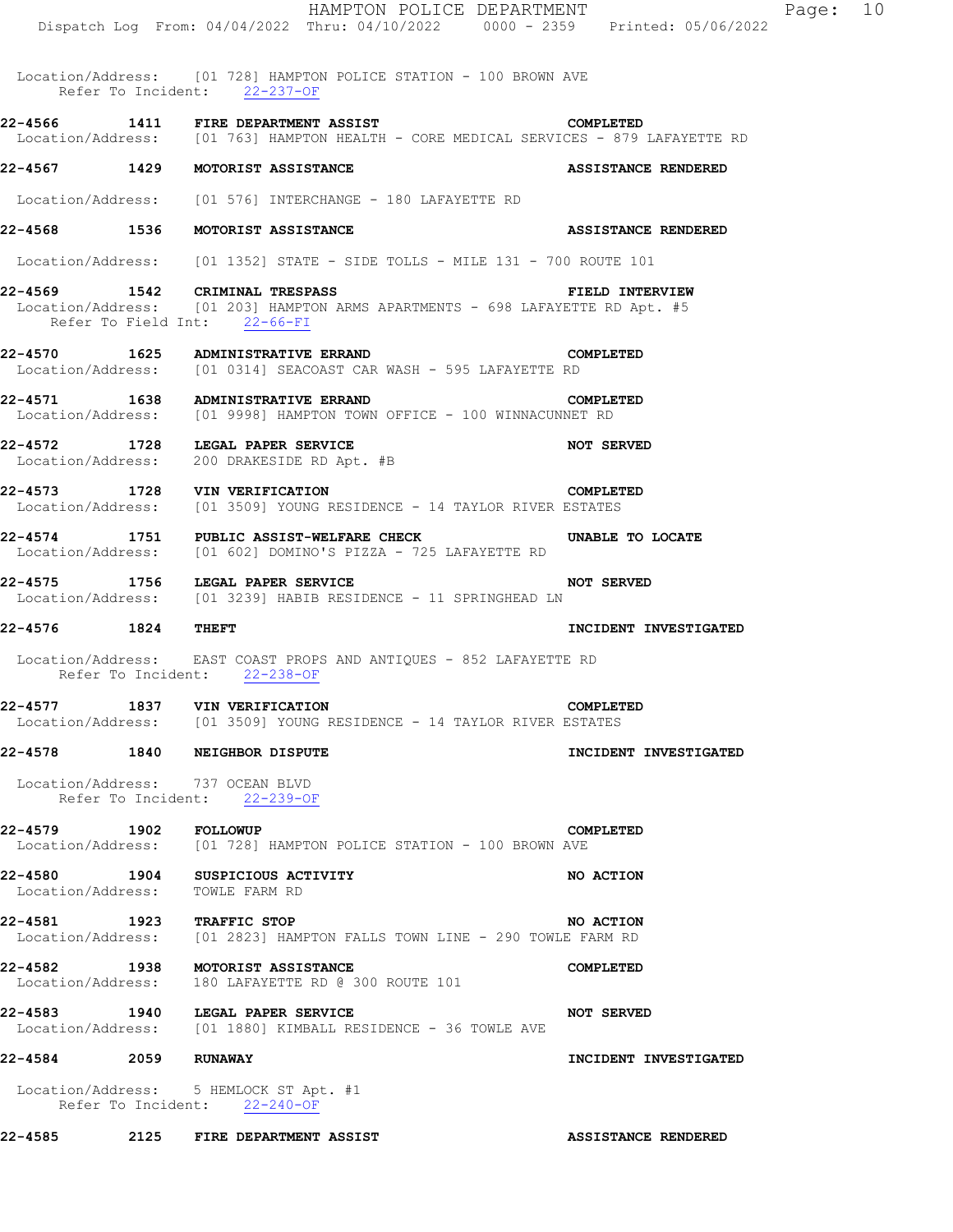|                                  |      | Dispatch Log From: 04/04/2022 Thru: 04/10/2022 0000 - 2359 Printed: 05/06/2022                                        |                            |
|----------------------------------|------|-----------------------------------------------------------------------------------------------------------------------|----------------------------|
|                                  |      | Location/Address: [01 443] FOUR SEASONS TRAILER PARK - 120 MARY BATCHELDER RD Apt. #10                                |                            |
| 22-4586 2154 TRAFFIC STOP        |      | Location/Address: [01 0314] SEACOAST CAR WASH - 595 LAFAYETTE RD                                                      | WARNING ISSUED             |
| For Date: $04/08/2022 -$ Friday  |      |                                                                                                                       |                            |
| 22-4587 0203 ALARM               |      | Location/Address: [01 2066] OCEAN GAMING AT HAMPTON BEACH - 81 OCEAN BLVD Apt. #3                                     | PROPERTY SECURED           |
| 22-4588 0227 PROPERTY CHECK      |      | Location/Address: [01 2688] SEACOAST UNITED SPORTS COMPLEX - 311 WINNACUNNET RD                                       | AREA MONITORED             |
| 22-4589 0240 PROPERTY CHECK      |      | Location/Address: [01 541] STATE PARK - 30 STATE PARK RD                                                              | COMPLETED                  |
| 22-4590 0605 ALARM               |      | Location/Address: [01 1160] WINNACUNNET HIGH SCHOOL GYM - 1 ALUMNI DR                                                 | UNFOUNDED ALARM            |
|                                  |      | 22-4591 0653 FIRE DEPARTMENT ASSIST                                                                                   | <b>ASSISTANCE RENDERED</b> |
|                                  |      | Location/Address: [01 136] UNITIL - 6 LIBERTY LN Apt. #WEST                                                           |                            |
| 22-4592 0754                     |      | FIRE DEPARTMENT ASSIST                                                                                                | <b>ASSISTANCE RENDERED</b> |
|                                  |      | Location/Address: [01 136] UNITIL - 6 LIBERTY LN Apt. #WEST                                                           |                            |
|                                  |      | 22-4593 0805 TRAFFIC CONTROL<br>Location/Address: [01 9992] MARSTON SCHOOL - 4 MARSTON WAY                            | AREA MONITORED             |
|                                  |      | 22-4594 0812 TRAFFIC MONITORING<br>Location/Address: [01 9993] CENTRE SCHOOL - 53 WINNACUNNET RD                      | AREA MONITORED             |
|                                  |      | <b>22-4595 0829 VIN VERIFICATION COMPLET</b><br>Location/Address: [01 3509] YOUNG RESIDENCE - 14 TAYLOR RIVER ESTATES | COMPLETED                  |
| 22-4596                          | 0906 | <b>NOTIFICATIONS</b><br>Location/Address: [01 728] HAMPTON POLICE STATION - 100 BROWN AVE                             | COMPLETED                  |
|                                  |      | 22-4597 0914 MOTORIST ASSISTANCE                                                                                      | <b>ASSISTANCE RENDERED</b> |
|                                  |      | Location/Address: [01 621] ROCKY BEND - 500 OCEAN BLVD                                                                |                            |
| 22-4598 0922 HIT AND RUN         |      | Location/Address: [01 138] WALLY'S PUB - 144 ASHWORTH AVE<br>Refer To Incident: $\frac{22-242-OF}{22-80-AC}$          | COMPLETED                  |
|                                  |      |                                                                                                                       |                            |
|                                  |      | Location/Address: [01 728] HAMPTON POLICE STATION - 100 BROWN AVE<br>Refer To Incident: 22-241-OF                     |                            |
|                                  |      | 22-4600 0943 FIRE DEPARTMENT ASSIST                                                                                   | <b>ASSISTANCE RENDERED</b> |
| Location/Address: 18 SEAVIEW AVE |      |                                                                                                                       |                            |
|                                  |      | 22-4601 1032 FIRE DEPARTMENT ASSIST                                                                                   | <b>ASSISTANCE RENDERED</b> |
|                                  |      | Location/Address: [01 462] HAMPTON TECHNICAL SERVICES INC - 235 TOWLE FARM RD Apt. #A                                 |                            |
| 22-4602 1059                     |      | TRAFFIC STOP<br>Location/Address: [01 0001] CITIZENS BANK - 35 WINNACUNNET RD                                         | <b>WARNING ISSUED</b>      |
| 22-4603 1119 FOLLOWUP            |      | Location/Address: [01 533] STATE PARKING - SOUTH LOT - 92 OCEAN BLVD                                                  | COMPLETED                  |
| 22-4604                          |      | 1132 TRAFFIC STOP<br>Location/Address: 200 ROUTE 101 @ 200 LANDING RD                                                 | SUMMONS ISSUED             |

HAMPTON POLICE DEPARTMENT Page: 11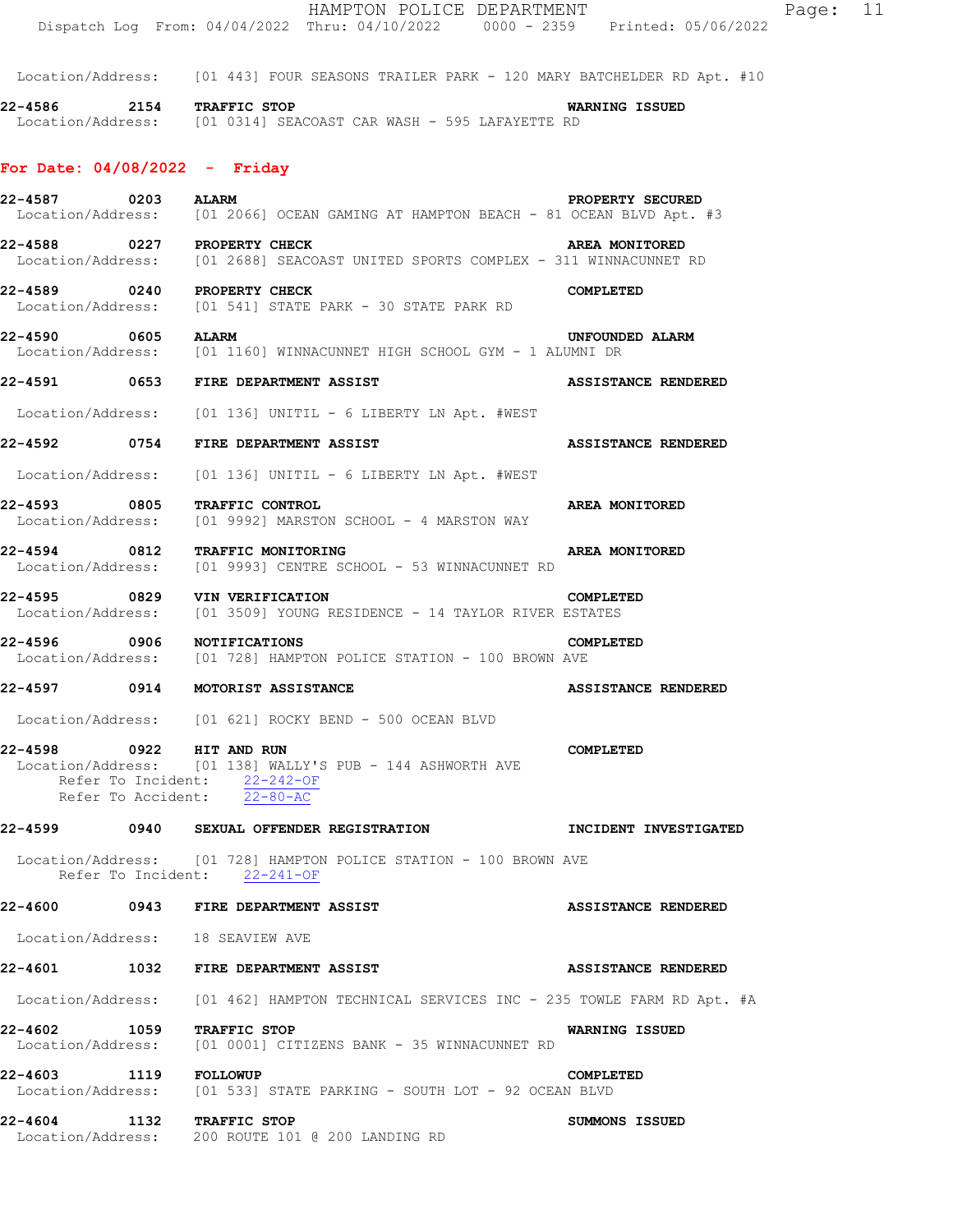|                       |                                         | HAMPTON POLICE DEPARTMENT<br>Dispatch Log From: 04/04/2022 Thru: 04/10/2022 0000 - 2359 Printed: 05/06/2022                                                                                                                                                              | 12<br>Page:                  |
|-----------------------|-----------------------------------------|--------------------------------------------------------------------------------------------------------------------------------------------------------------------------------------------------------------------------------------------------------------------------|------------------------------|
|                       |                                         | 22-4605 1149 NEIGHBOR DISPUTE                                                                                                                                                                                                                                            | <b>ACTIVITY INVESTIGATED</b> |
|                       |                                         | Location/Address: 22 DEARBORN AVE<br>Refer To Field Int: 22-67-FI                                                                                                                                                                                                        |                              |
|                       |                                         | 22-4606 1150 FIRE DEPARTMENT ASSIST                                                                                                                                                                                                                                      | ASSISTANCE RENDERED          |
|                       |                                         | Location/Address: [01 300] OLD ENGLISH VILLAGE - 451 WINNACUNNET RD                                                                                                                                                                                                      |                              |
| 22-4607 1222          |                                         | <b>ALARM</b>                                                                                                                                                                                                                                                             | <b>ACTIVITY INVESTIGATED</b> |
|                       |                                         | Location/Address: 43 CAMPTON ST                                                                                                                                                                                                                                          |                              |
|                       |                                         | 22-4608 1256 FIRE DEPARTMENT ASSIST<br>Location/Address: [01 2922] CORNERSTONE AT HAMPTON HEALTH FACILITY - 298 EXETER RD                                                                                                                                                | NO ACTION                    |
|                       |                                         | 22-4609 1310 FIRE DEPARTMENT ASSIST                                                                                                                                                                                                                                      | ASSISTANCE RENDERED          |
|                       |                                         | Location/Address: [01 2016] JAKES-1-LLC - 21 M ST Apt. #6                                                                                                                                                                                                                |                              |
|                       |                                         | 22-4610 1355 REQUEST FOR POLICE OFFICER<br>Location/Address: 24 BITTERSWEET LN                                                                                                                                                                                           | DISPUTE RESOLVED             |
|                       | Age: 17<br>Address:<br>Age:<br>Charges: | 22-4611 1408 ANIMAL NUISANCE<br>Location/Address: 39 ESKER RD<br>Refer To Arrest: 22-142-AR<br>Juvenile Arrest<br>Charges: DRIVING AFTER REVOCATION OR SUSPENSION<br>Refer To Summons: 22-143-AR<br>Summons: BEALS, ELLIOTT JR<br>HAMPTON, NH<br>58<br>TRESPASSING STOCK | <b>ARREST</b>                |
| 22-4612               |                                         | 1458 DOMESTIC<br>Location/Address: 24 BITTERSWEET LN                                                                                                                                                                                                                     | PEACE RESTORED               |
|                       |                                         | 22-4613 1509 ANIMAL NUISANCE<br>Location/Address: [01 2067] RESIDENCE - 34 BARBOUR RD                                                                                                                                                                                    | SUMMONS ISSUED               |
|                       |                                         | 22-4614 1510 NOTIFICATIONS<br>Location/Address: [01 3666] HAMPTON POLICE RANGE - 11 HARDART'S WAY                                                                                                                                                                        | COMPLETED                    |
| 22-4615 1541 DOMESTIC |                                         | Location/Address: 24 BITTERSWEET LN                                                                                                                                                                                                                                      | PEACE RESTORED               |
|                       |                                         | 22-4616 1545 ADMINISTRATIVE ERRAND<br>Location/Address: [01 9998] HAMPTON TOWN OFFICE - 100 WINNACUNNET RD                                                                                                                                                               | COMPLETED                    |
|                       |                                         | 22-4617 1609 LEGAL PAPER SERVICE<br>Location/Address: 200 DRAKESIDE RD Apt. #B<br>Refer To Field Int: 22-69-FI                                                                                                                                                           | <b>SERVED</b>                |
|                       |                                         | 22-4618 1610 LEGAL PAPER SERVICE<br>Location/Address: [01 728] HAMPTON POLICE STATION - 100 BROWN AVE<br>Refer To Field Int: 22-68-FI                                                                                                                                    | <b>SERVED</b>                |
|                       |                                         | 22-4620 1614 FOUND PROPERTY<br>Location/Address: [01 728] HAMPTON POLICE STATION - 100 BROWN AVE                                                                                                                                                                         | COMPLETED                    |
|                       |                                         | 22-4619 1616 FOUND PROPERTY<br>Location/Address: [01 728] HAMPTON POLICE STATION - 100 BROWN AVE                                                                                                                                                                         | COMPLETED                    |
| 22-4621 1631 FOLLOWUP |                                         | Location/Address: [01 728] HAMPTON POLICE STATION - 100 BROWN AVE                                                                                                                                                                                                        | COMPLETED                    |
|                       |                                         | 22-4622 1638 FIRE DEPARTMENT ASSIST                                                                                                                                                                                                                                      | <b>ASSISTANCE RENDERED</b>   |
|                       |                                         | Location/Address: [01 383] OCEAN CREST CONDOS - 190 KINGS HWY Apt. #3B                                                                                                                                                                                                   |                              |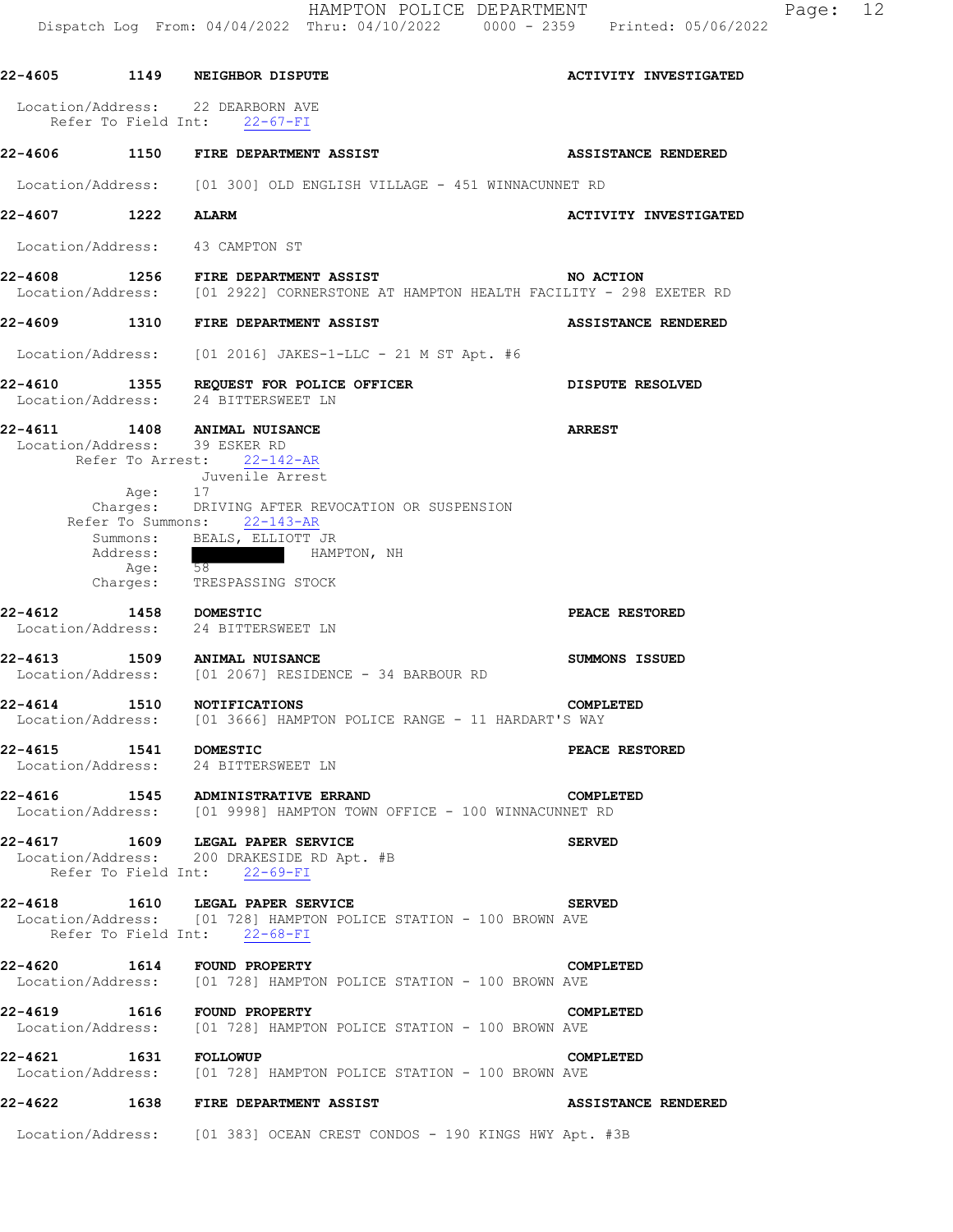|                       | HAMPTON POLICE DEPARTMENT<br>Dispatch Log From: 04/04/2022 Thru: 04/10/2022 0000 - 2359 Printed: 05/06/2022                           | Page: 13                   |
|-----------------------|---------------------------------------------------------------------------------------------------------------------------------------|----------------------------|
|                       | 22-4623 1640 ADMINISTRATIVE ERRAND CO<br>Location/Address: [01 0314] SEACOAST CAR WASH - 595 LAFAYETTE RD<br><b>COMPLETED</b>         |                            |
|                       | 22-4624 1659 TRAFFIC STOP<br>Location/Address: [01 906] TOWLE FARM MARKET - 18 TOWLE FARM RD                                          | <b>WARNING ISSUED</b>      |
|                       | 22-4625 1700 CHILD PORNOGRAPHY                                                                                                        | INCIDENT INVESTIGATED      |
|                       | Location/Address: [01 728] HAMPTON POLICE STATION - 100 BROWN AVE<br>Refer To Incident: 22-243-OF                                     |                            |
|                       | 22-4626 1730 TRAFFIC CONTROL CORPLETED COMPLETED<br>Location/Address: [01 2848] MOUNT PROSPECT ACADEMY AT HAMPTON - 30 WINNACUNNET RD |                            |
|                       | 22-4627 1736 TRAFFIC STOP<br>Location/Address: 892 LAFAYETTE RD @ 2 POST RD                                                           | WARNING ISSUED             |
|                       | 22-4628 1749 TRAFFIC STOP<br>Location/Address: 944 OCEAN BLVD                                                                         | <b>COMPLETED</b>           |
|                       | 22-4629 1751 TRAFFIC STOP<br>Location/Address: 955 OCEAN BLVD                                                                         | WARNING ISSUED             |
|                       | 22-4630 1832 PARKING VIOLATIONS<br>Location/Address: [01 728] HAMPTON POLICE STATION - 100 BROWN AVE                                  | <b>VEHICLE MOVED</b>       |
|                       | <b>COMPLETED</b><br>22-4631 1835 ADMINISTRATIVE ERRAND<br>Location/Address: [01 9992] MARSTON SCHOOL - 4 MARSTON WAY                  |                            |
|                       | 22-4632 1837 MOTORIST ASSISTANCE                                                                                                      | <b>ASSISTANCE RENDERED</b> |
|                       | Location/Address: [01 9998] HAMPTON TOWN OFFICE - 100 WINNACUNNET RD                                                                  |                            |
| 22-4633 1849 ALARM    | Location/Address: 5 TUTTLE AVE                                                                                                        | UNFOUNDED ALARM            |
|                       | 22-4634 1853 TRAFFIC MONITORING<br>Location/Address: 137 HIGH ST @ 36 ACADEMY AVE                                                     | COMPLETED                  |
|                       | 22-4635 1955 TRAFFIC STOP<br>Location/Address: 819 OCEAN BLVD @ 1 10TH ST                                                             | NO ACTION                  |
|                       | 22-4636 1957 TRAFFIC STOP<br>Location/Address: 233 HIGH ST @ 69 MOULTON RD                                                            | WARNING ISSUED             |
| 22-4637 2001 FOLLOWUP | Location/Address: [01 728] HAMPTON POLICE STATION - 100 BROWN AVE                                                                     | <b>COMPLETED</b>           |
|                       | 22-4638 2005 RECKLESS OPERATION<br>Location/Address: [01 9992] MARSTON SCHOOL - 4 MARSTON WAY                                         | SUMMONS ISSUED             |
|                       | 22-4639 2053 SUSPICIOUS ACTIVITY<br>Location/Address: [01 452] SKATEBOARD PARK - HARDART'S WAY                                        | COMPLETED                  |
|                       | 22-4640 2130 ASSIST OTHER POLICE AGENCY                                                                                               | <b>ASSISTANCE RENDERED</b> |
|                       | Location/Address: [01 622] TIDE MILL BRIDGE - 100 ROUTE 101                                                                           |                            |
|                       | 22-4641 2155 FIRE DEPARTMENT ASSIST NO ACTION<br>  Location/Address: [01 L0000156] HAMPTON FIRE BEACH STATION - 119 BROWN AVE         |                            |
|                       | 22-4642 2159 FIRE DEPARTMENT ASSIST                                                                                                   | INCIDENT INVESTIGATED      |
|                       | Location/Address: [01 693] CINNAMON RAINBOW SURF SHOP - 937 OCEAN BLVD<br>Refer To Incident: 22-245-OF                                |                            |
|                       | 22-4643 2347 TRAFFIC STOP<br>Location/Address: [01 200] CRISTY'S PIZZA - ASHWORTH AVE                                                 | WARNING ISSUED             |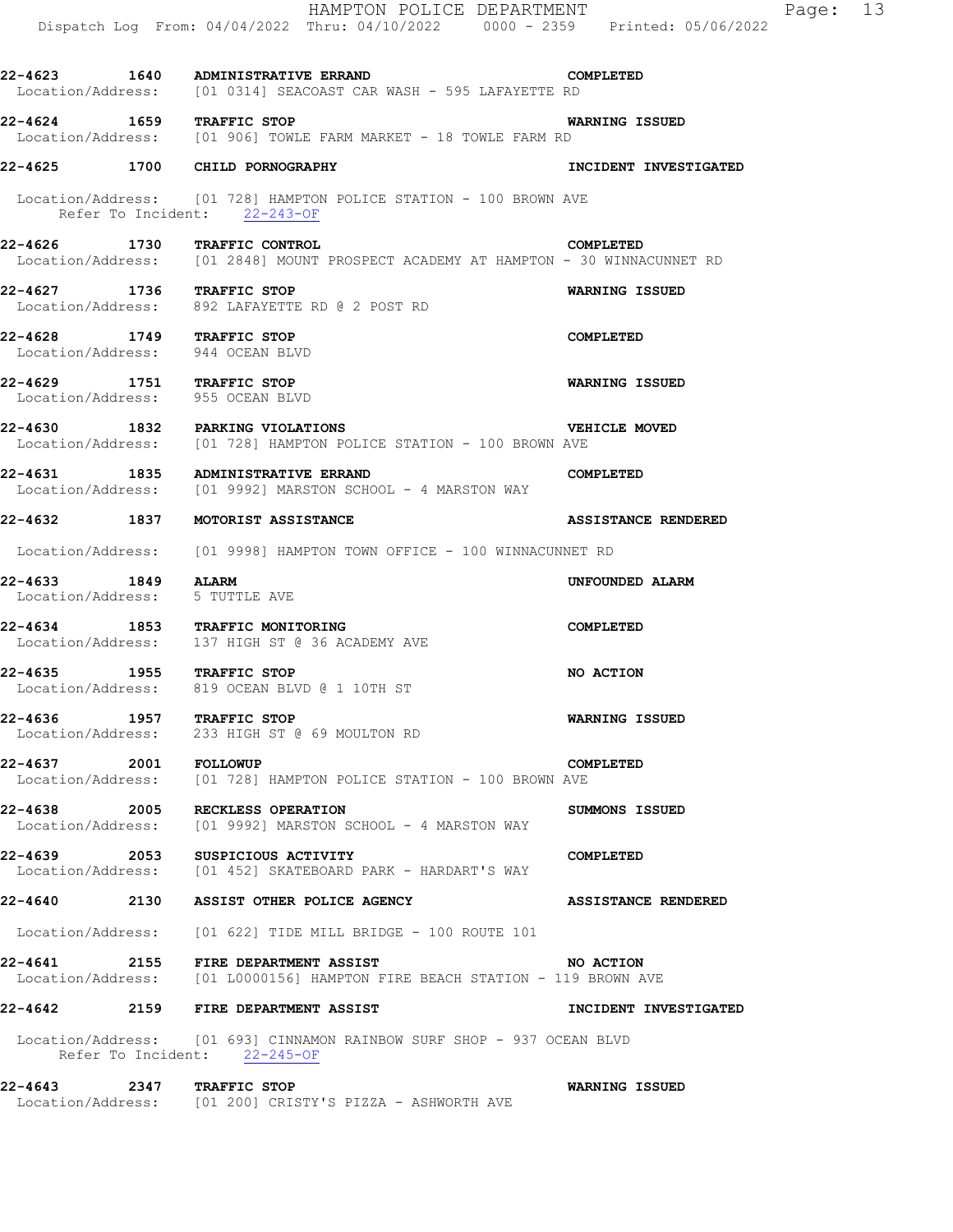|                                   |         | HAMPTON POLICE DEPARTMENT<br>Dispatch Log From: 04/04/2022 Thru: 04/10/2022 0000 - 2359 Printed: 05/06/2022 | Page: 14                     |
|-----------------------------------|---------|-------------------------------------------------------------------------------------------------------------|------------------------------|
| For Date: $04/09/2022 -$ Saturday |         |                                                                                                             |                              |
|                                   |         | 22-4644 0004 REQUEST FOR POLICE OFFICER ASSISTANCE RENDERED                                                 |                              |
|                                   |         | Location/Address: [01 532] STATE BEACH PLAYGROUND - 120 OCEAN BLVD                                          |                              |
| 22-4645 0010 TRAFFIC STOP         |         | Location/Address: 116 ASHWORTH AVE @ 23 MOORING DR                                                          | WARNING ISSUED               |
|                                   |         | 22-4646 0042 SUSPICIOUS ACTIVITY                                                                            | <b>ACTIVITY INVESTIGATED</b> |
|                                   |         | Location/Address: [01 432] BICENTENNIAL PARK - 944 OCEAN BLVD                                               |                              |
| 22-4647 0101 TRAFFIC STOP         |         | Location/Address: 215 OCEAN BLVD @ 8 B ST                                                                   | WARNING ISSUED               |
| 22-4648 0110 TRAFFIC STOP         |         | Location/Address: [01 L0000078] BLUEJAY MOTEL - 186 ASHWORTH AVE                                            | <b>WARNING ISSUED</b>        |
|                                   |         | 22-4649 0158 MOTORIST ASSISTANCE<br>Location/Address: [01 576] INTERCHANGE - 180 LAFAYETTE RD               | UNABLE TO LOCATE             |
|                                   |         | 22-4650 0255 REQUEST FOR POLICE OFFICER THE ASSISTANCE RENDERED                                             |                              |
|                                   |         | Location/Address: [01 1281] ASHCORE - 285 OCEAN BLVD                                                        |                              |
| 22-4651 0305 PROPERTY CHECK       |         | Location/Address: [01 541] STATE PARK - 30 STATE PARK RD                                                    | COMPLETED                    |
|                                   |         | 22-4652 0311 SUSPICIOUS ACTIVITY                                                                            | <b>ACTIVITY INVESTIGATED</b> |
|                                   |         | Location/Address: [01 0313] HAMPTON HARBOR TACKLE - 1 OCEAN BLVD                                            |                              |
|                                   |         | 22-4653 0332 ASSIST OTHER POLICE AGENCY                                                                     | <b>ASSISTANCE RENDERED</b>   |
|                                   |         | Location/Address: [01 650] EXETER TOWN LINE - 752 EXETER RD                                                 |                              |
| 22-4654 0543 TRAFFIC STOP         |         | Location/Address: [01 95] OCEAN WOK - 7 OCEAN BLVD                                                          | WARNING ISSUED               |
| 22-4655 0559 TRAFFIC STOP         |         | Location/Address: [01 456] UNDERWOOD BRIDGE - 1 OCEAN BLVD<br>Refer To Arrest: 22-144-AR                    | <b>ARREST</b>                |
| Address:                          | Age: 33 | Arrest: HOLLORAN, KYLE W<br>BRENTWOOD, NH                                                                   |                              |
|                                   |         | Charges: ALCOHOL IGNITION INTERLOCK CIRCUMVENTION                                                           |                              |
|                                   |         | 22-4656 0600 TRAFFIC MONITORING<br>Location/Address: 725. OCEAN BLVD @ 4 1ST ST                             | AREA MONITORED               |
| 22-4657 0604 TRAFFIC STOP         |         | Location/Address: 737 OCEAN BLVD @ 6 2ND ST                                                                 | WARNING ISSUED               |
|                                   |         | 22-4658  0846 FIRE DEPARTMENT ASSIST                                                                        | <b>ASSISTANCE RENDERED</b>   |
| Location/Address: 248 LANDING RD  |         |                                                                                                             |                              |
|                                   |         |                                                                                                             | <b>ASSISTANCE RENDERED</b>   |
|                                   |         | Location/Address: $[01 2045]$ THE VILLA - 6 G ST Apt. #1                                                    |                              |
| 22-4660 0920                      |         | <b>ADMINISTRATIVE ERRAND</b><br>Location/Address: [01 3666] HAMPTON POLICE RANGE - 11 HARDART'S WAY         | COMPLETED                    |
| Location/Address:                 |         | 22-4661 0940 REQUEST FOR POLICE OFFICER SERVICES RENDERED<br>24 BITTERSWEET LN                              |                              |
| 1009 DOMESTIC<br>22-4662          |         | Location/Address: [01 728] HAMPTON POLICE STATION - 100 BROWN AVE                                           | PEACE RESTORED               |
|                                   |         |                                                                                                             |                              |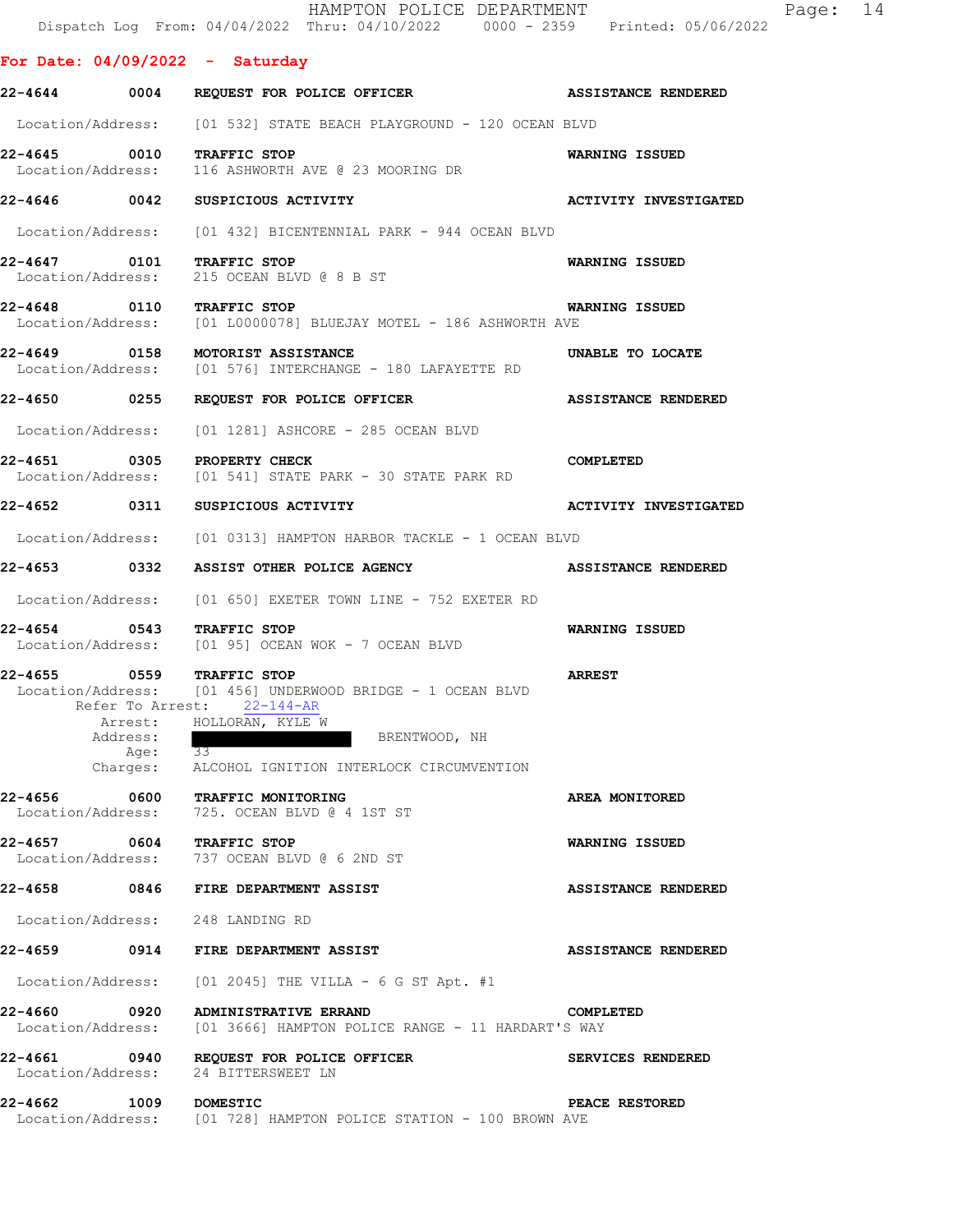|                                                            | HAMPTON POLICE DEPARTMENT<br>Dispatch Log From: 04/04/2022 Thru: 04/10/2022 0000 - 2359 Printed: 05/06/2022                     | Page: 15                     |
|------------------------------------------------------------|---------------------------------------------------------------------------------------------------------------------------------|------------------------------|
|                                                            | 22-4663 1044 ADMINISTRATIVE ERRAND 22-4663 COMPLETED<br>Location/Address: [01 3666] HAMPTON POLICE RANGE - 11 HARDART'S WAY     |                              |
|                                                            | 22-4664 1046 PARKING VIOLATIONS                                                                                                 | <b>ACTIVITY INVESTIGATED</b> |
|                                                            | Location/Address: [01 2640] SEACOAST UNITED - THE RIM - BUILDING B - 311 WINNACUNNET RD                                         |                              |
|                                                            | 22-4665 1058 PARKING VIOLATIONS<br>Location/Address: 78 TIDE MILL RD                                                            | VEHICLE MOVED                |
|                                                            | 22-4666 1105 REQUEST FOR POLICE OFFICER THE ASSISTANCE RENDERED                                                                 |                              |
|                                                            | Location/Address: EAST COAST PROPS & ANTIQUES - 852 LAFAYETTE RD                                                                |                              |
|                                                            | 22-4667 1114 SUSPICIOUS ACTIVITY                                                                                                | <b>ACTIVITY INVESTIGATED</b> |
|                                                            | Location/Address: [01 452] SKATEBOARD PARK - HARDART'S WAY                                                                      |                              |
|                                                            | 22-4668 1116 REQUEST FOR POLICE OFFICER THE INCIDENT INVESTIGATED                                                               |                              |
|                                                            | Location/Address: 24 BITTERSWEET LN<br>Refer To Incident: 22-246-OF                                                             |                              |
| 22-4669 1136 TRAFFIC STOP<br>Location/Address: 178 HIGH ST |                                                                                                                                 | WARNING ISSUED               |
|                                                            | 22-4670 1157 FIRE DEPARTMENT ASSIST COMP<br>Location/Address: [01 3556] HUCKLEBERRY CANDIES - 293 LAFAYETTE RD                  | COMPLETED                    |
|                                                            | 22-4671 1244 TRAFFIC STOP<br>Location/Address: INTERCHANGE NORTHBOUND - LAFAYETTE RD                                            | SUMMONS ISSUED               |
| 22-4672 1312 TRAFFIC STOP                                  | Location/Address: [01 623] BACK GATE TO FOSS - 400 ROUTE 101                                                                    | SUMMONS ISSUED               |
|                                                            | 22-4673                1317      Littering/Illegal Dumping                                 ACTIVITY INVESTIGATED                |                              |
|                                                            | Location/Address: 84 PRESIDENTIAL CIR                                                                                           |                              |
|                                                            | <b>COMPLETED</b><br>22-4674 1346 ADMINISTRATIVE ERRAND<br>Location/Address: [01 3666] HAMPTON POLICE RANGE - 11 HARDART'S WAY   |                              |
|                                                            | 22-4675 1406 RECKLESS OPERATION<br>Location/Address: [01 621] ROCKY BEND - 500 OCEAN BLVD                                       | UNABLE TO LOCATE             |
| 22-4676 1530 HIT AND RUN                                   | Location/Address: 871 LAFAYETTE RD @ 15 WATSONS LN                                                                              | UNABLE TO LOCATE             |
| 22-4677 1639 TRAFFIC STOP                                  | Location/Address: 200 ROUTE 101 @ 200 LANDING RD                                                                                | SUMMONS ISSUED               |
|                                                            | 22-4678 1723 FOUND PROPERTY<br>Location/Address: [01 728] HAMPTON POLICE STATION - 100 BROWN AVE                                | COMPLETED                    |
|                                                            | 22-4679 1752 TRAFFIC STOP NARNING ISSUED<br>Location/Address: [01 540] MUNICIPAL PARKING LOT - HIGH ST TOWN CENTER - 31 HIGH ST |                              |
|                                                            | 22-4680 1804 FIRE DEPARTMENT ASSIST<br>Location/Address: [01 321] DEARBORN APARTMENTS - 7 DEARBORN AVE Apt. #308                | COMPLETED                    |
|                                                            | 22-4681 1822 TRAFFIC STOP<br>Location/Address: [01 0092] GALLEY HATCH RESTAURANT - 325 LAFAYETTE RD                             | SUMMONS ISSUED               |
| 22-4682 1929 TRAFFIC STOP                                  | Location/Address: [01 622] TIDE MILL BRIDGE - 100 ROUTE 101                                                                     | WARNING ISSUED               |
|                                                            | 22-4683 2017 DISORDERLY CONDUCT<br>Location/Address: 5 MOORE AVE @ 18 HACKETT LN                                                | COMPLETED                    |
| 22-4684 2116 TRAFFIC STOP                                  | Location/Address: 128 ASHWORTH AVE @ 31 K ST                                                                                    | COMPLETED                    |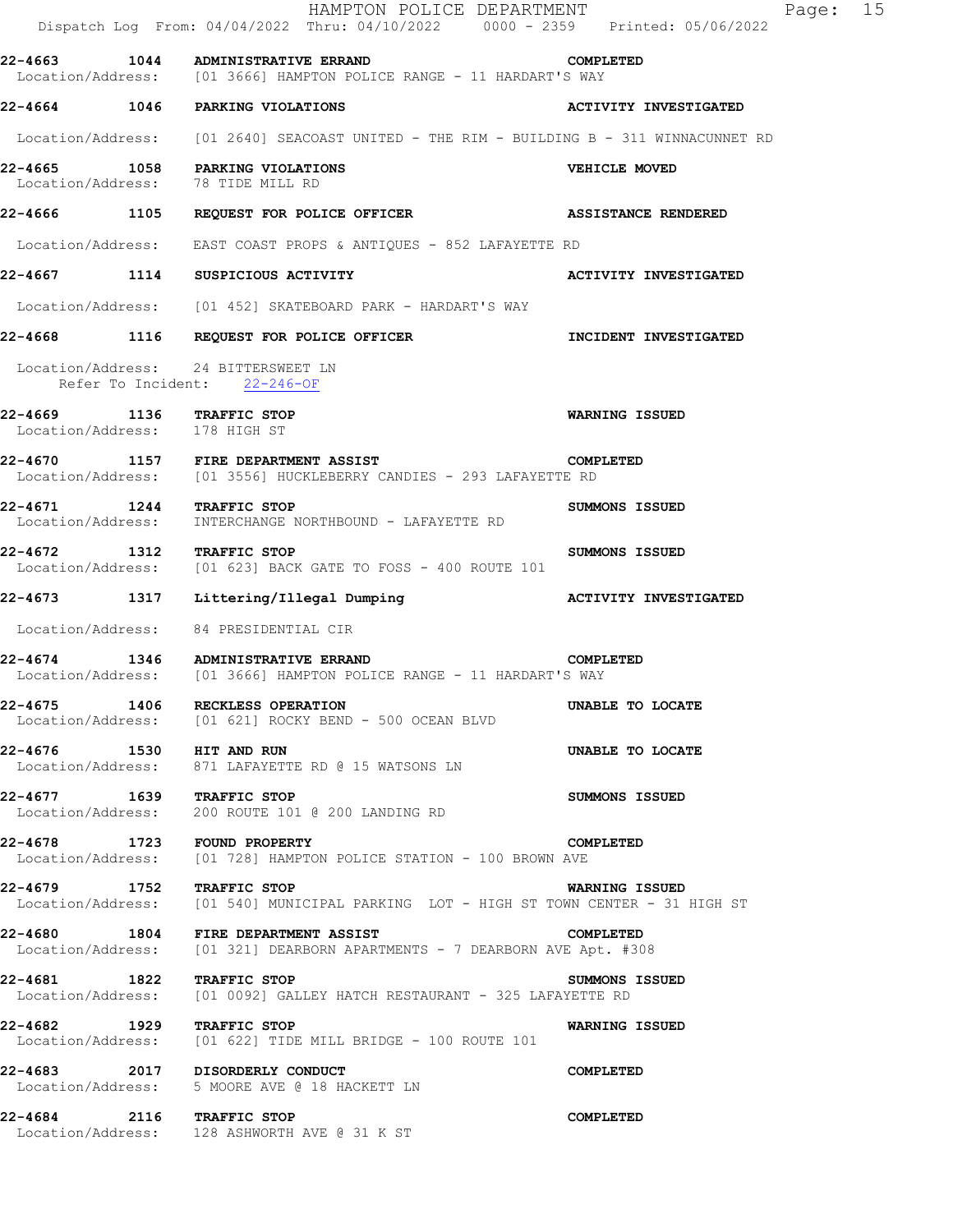|                              |                                          | HAMPTON POLICE DEPARTMENT<br>Dispatch Log From: 04/04/2022 Thru: 04/10/2022 0000 - 2359 Printed: 05/06/2022                                                                                                                       | Page:                    | 16 |
|------------------------------|------------------------------------------|-----------------------------------------------------------------------------------------------------------------------------------------------------------------------------------------------------------------------------------|--------------------------|----|
| 22-4685 2128 FOLLOWUP        |                                          |                                                                                                                                                                                                                                   | COMPLETED                |    |
|                              |                                          | Location/Address: [01 728] HAMPTON POLICE STATION - 100 BROWN AVE                                                                                                                                                                 |                          |    |
|                              |                                          | 22-4686 2136 PROPERTY CHECK<br>Location/Address: [01 541] STATE PARK - 30 STATE PARK RD                                                                                                                                           | PROPERTY SECURED         |    |
| 22-4687 2151 BURGLARY        |                                          |                                                                                                                                                                                                                                   | INCIDENT INVESTIGATED    |    |
|                              |                                          | Location/Address: [01 0310] COHEN'S JEWELERS - 1 HIGH ST<br>Refer To Incident: 22-248-OF                                                                                                                                          |                          |    |
| 22-4688                      | Address:<br>Age: 52                      | 2242 DRIVING UNDER INFLUENCE<br>Location/Address: 471 LAFAYETTE RD @ 1 HIGH ST<br>Refer To Arrest: 22-145-AR<br>Arrest: LINNEY, SHANLEE D<br>CAPE NEDDICK, ME<br>Charges: Driving or Operating Under Influence of Drugs or Liquor | <b>ARREST</b>            |    |
|                              |                                          | PROTECTIVE CUSTODY OF INTOXICATED PERSON<br>RECKLESS OPERATION                                                                                                                                                                    |                          |    |
| 22-4689 2305 RUNAWAY         |                                          |                                                                                                                                                                                                                                   | INCIDENT INVESTIGATED    |    |
|                              |                                          | Location/Address: 852 LAFAYETTE RD Apt. #1<br>Refer To Incident: 22-247-OF                                                                                                                                                        |                          |    |
|                              |                                          | 22-4690 2317 UNSECURED PROPERTY<br>Location/Address: 130 HIGH ST                                                                                                                                                                  | COMPLETED                |    |
|                              |                                          | 22-4691 2334 DISORDERLY CONDUCT<br>Location/Address: [01 2755] BEACH HOUSE - 20 OCEAN BLVD Apt. #4                                                                                                                                | UNFOUNDED CALL           |    |
|                              |                                          | For Date: $04/10/2022 -$ Sunday                                                                                                                                                                                                   |                          |    |
| 22-4692                      |                                          | 0000 PARKING VIOLATIONS                                                                                                                                                                                                           | PARKING VIOLATION ISSUED |    |
| Location/Address: 0 ST       |                                          |                                                                                                                                                                                                                                   |                          |    |
| 22-4693                      |                                          | 0003 HIT AND RUN                                                                                                                                                                                                                  | INCIDENT INVESTIGATED    |    |
|                              | Refer To Incident:<br>Refer To Accident: | Location/Address: [01 138] WALLY'S PUB - 144 ASHWORTH AVE<br>$22 - 249 - OF$<br>$22 - 81 - AC$                                                                                                                                    |                          |    |
| 22-4694<br>Location/Address: | 0005                                     | <b>TRAFFIC STOP</b><br>168 ASHWORTH AVE @ 6 FELLOWS AVE                                                                                                                                                                           | <b>WARNING ISSUED</b>    |    |
| 22-4695<br>Location/Address: | 0006                                     | <b>TRAFFIC STOP</b><br>37 OCEAN BLVD @ 2 O ST                                                                                                                                                                                     | COMPLETED                |    |
| 22-4696                      | 0021                                     | TRAFFIC STOP<br>Location/Address: [01 0051] ASHWORTH HOTEL - 295 OCEAN BLVD                                                                                                                                                       | WARNING ISSUED           |    |
| 22-4697<br>Location/Address: | Refer To Field Int:                      | 0021 ASSIST OTHER POLICE AGENCY<br>11 PERKINS AVE<br>$22 - 70 - FI$                                                                                                                                                               | FIELD INTERVIEW          |    |
| 22-4698                      |                                          | 0037 UNSECURED PROPERTY                                                                                                                                                                                                           | ASSISTANCE RENDERED      |    |
| Location/Address:            |                                          | 6 ASHWORTH AVE                                                                                                                                                                                                                    |                          |    |
| 22-4699<br>Location/Address: | 0038                                     | DRIVING UNDER INFLUENCE<br>359 OCEAN BLVD @ 3 CHURCH ST<br>Refer To Arrest: 22-146-AR                                                                                                                                             | <b>ARREST</b>            |    |
|                              | Arrest:<br>Address:                      | FRATI, RICHARD J<br>EXETER, NH                                                                                                                                                                                                    |                          |    |
|                              | Age:<br>Charges:                         | 31<br>Driving or Operating Under Influence of Drugs or Liquor<br>Driving or Operating Under Influence of Drugs or Liquor                                                                                                          |                          |    |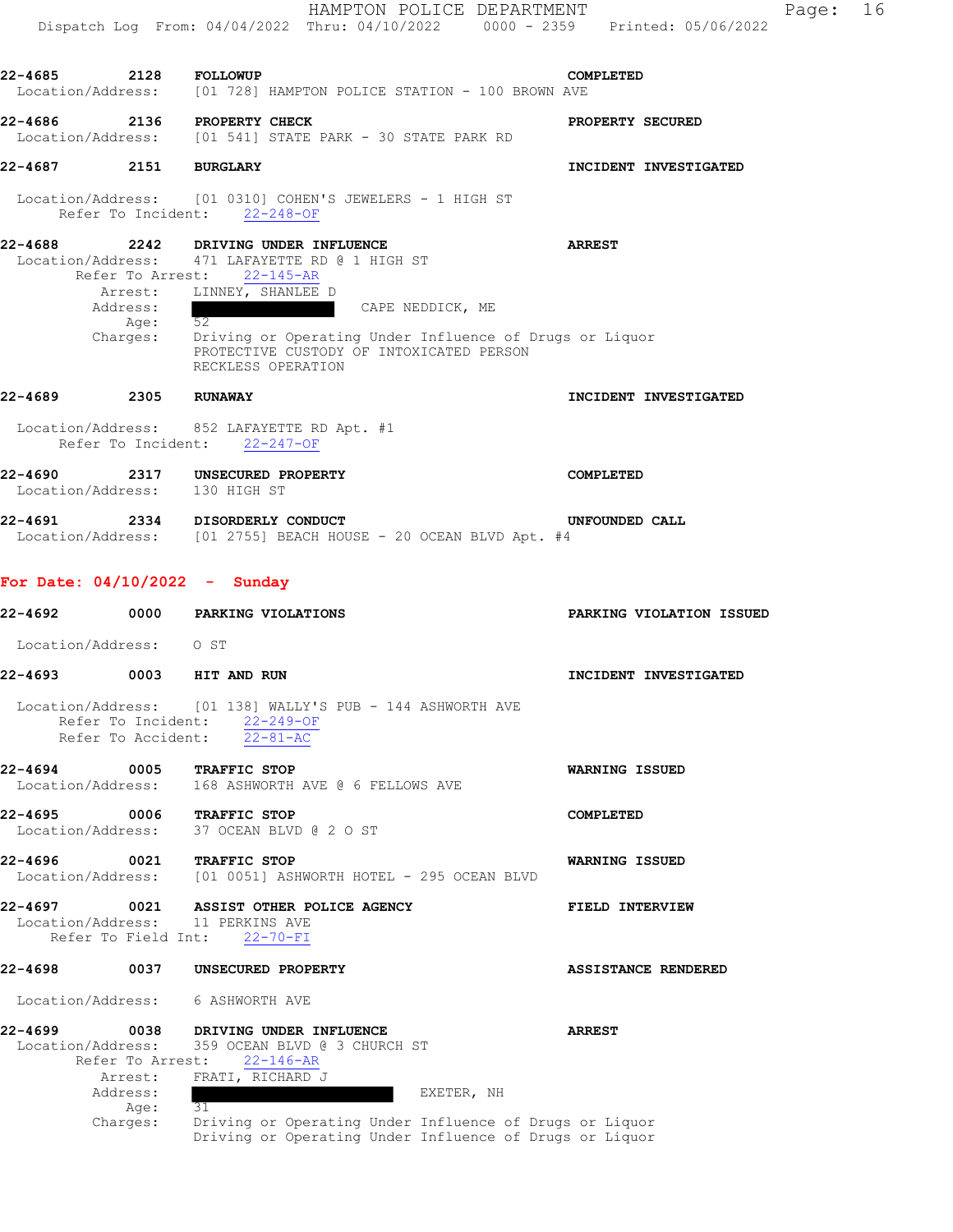| 22-4700               |                           | 0105 MISSING PERSON                                                                                                                                                                                      | <b>ASSISTANCE RENDERED</b>   |
|-----------------------|---------------------------|----------------------------------------------------------------------------------------------------------------------------------------------------------------------------------------------------------|------------------------------|
|                       |                           | Location/Address: [01 81] NAUTICAL MOTEL - 147 ASHWORTH AVE Apt. #10                                                                                                                                     |                              |
| 22-4701               | Age: 16                   | 2-4701 0114 TRAFFIC STOP<br>Location/Address: 359 OCEAN BLVD @ 3 CHURCH ST<br>Refer To Arrest: 22-147-AR<br>Juvenile Arrest<br>Charges: Transportation of Alcoholic Beverages by a Minor                 | <b>ARREST</b>                |
|                       | Age: 16<br>Age:           | Refer To Arrest: 22-148-AR<br>Juvenile Arrest<br>Charges: UNLAWFUL POSSESSION OF ALCOHOL<br>Refer To P/C: 22-149-AR<br>Juvenile Protective Custody<br>15<br>Charges: PROTECTIVE CUSTODY; CHILD IN DANGER |                              |
|                       |                           | 22-4702 0127 DISORDERLY CONDUCT                                                                                                                                                                          | DISPERSED GATHERING          |
|                       | Location/Address: 17 0 ST |                                                                                                                                                                                                          |                              |
|                       |                           | 22-4703 0143 MOTORIST ASSISTANCE                                                                                                                                                                         | <b>ASSISTANCE RENDERED</b>   |
|                       |                           | Location/Address: [01 2780] GOAT (THE) - 20 L ST<br>Refer To Incident: 22-250-OF                                                                                                                         |                              |
|                       |                           | 22-4704 0148 ASSIST OTHER POLICE AGENCY                                                                                                                                                                  | ASSISTANCE RENDERED          |
|                       |                           | Location/Address: 147 ASHWORTH AVE @ 25 M ST                                                                                                                                                             |                              |
|                       |                           | 22-4705 0150 DISORDERLY CONDUCT                                                                                                                                                                          | <b>ACTIVITY INVESTIGATED</b> |
|                       | Location/Address: 17 0 ST | Refer To Incident: 22-255-OF                                                                                                                                                                             |                              |
|                       |                           | 22-4706 0337 FOUND PROPERTY<br>Location/Address: [01 660] SPEEDWAY GAS - 639 LAFAYETTE RD                                                                                                                | PROPERTY SECURED             |
| 22-4707               |                           | 0342 PROPERTY CHECK<br>Location/Address: [01 432] BICENTENNIAL PARK - 944 OCEAN BLVD                                                                                                                     | <b>COMPLETED</b>             |
|                       |                           | 22-4708 0344 PROPERTY CHECK CONNER PROPERTY CHECK CONNERT PROPERTY CHECK CONNERT PROPERTY CHECK                                                                                                          | COMPLETED                    |
| 22-4709 0400 FOLLOWUP |                           | Location/Address: [01 463] DAVE'S MOBIL GARAGE - 321 OCEAN BLVD                                                                                                                                          | COMPLETED                    |
|                       |                           | 22-4710 0405 FOLLOWUP COMPLETED<br>Location/Address: [01 540] MUNICIPAL PARKING LOT - HIGH ST TOWN CENTER - 31 HIGH ST                                                                                   |                              |
|                       |                           | 22-4711 0407 PROPERTY CHECK COMPLEX - 311 WINNACUNNET RD<br>Location/Address: [01 2688] SEACOAST UNITED SPORTS COMPLEX - 311 WINNACUNNET RD                                                              |                              |
|                       |                           | 22-4712 0633 UNATTENDED DEATH                                                                                                                                                                            | INCIDENT INVESTIGATED        |
|                       |                           | Location/Address: [01 1096] IRENE'S GUEST HOUSE - 6 M ST<br>Refer To Incident: 22-251-OF                                                                                                                 |                              |
|                       |                           | 22-4713 0903 REQUEST FOR POLICE OFFICER<br>Location/Address: [01 728] HAMPTON POLICE STATION - 100 BROWN AVE                                                                                             | COMPLETED                    |
|                       |                           | 22-4714 0917 REQUEST FOR POLICE OFFICER<br>Location/Address: [01 0310] COHEN'S JEWELERS - 1 HIGH ST                                                                                                      | COMPLETED                    |
|                       |                           | 22-4715 0938 TRAFFIC STOP<br>Location/Address: 809 OCEAN BLVD @ 3 9TH ST                                                                                                                                 | WARNING ISSUED               |
|                       |                           | 22-4716 0947 FIRE DEPARTMENT ASSIST                                                                                                                                                                      | COMPLETED                    |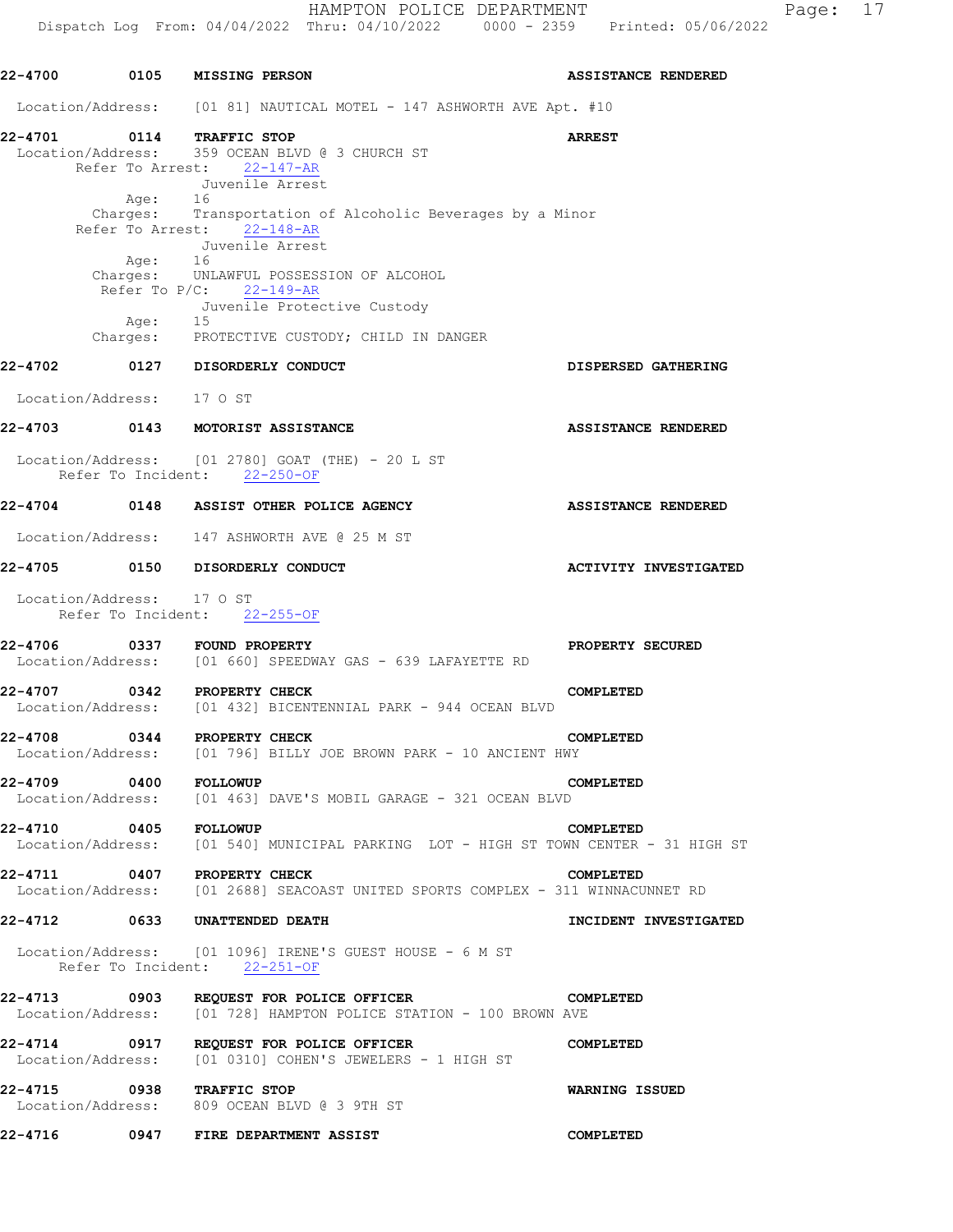|                           | HAMPTON POLICE DEPARTMENT<br>Dispatch Log From: 04/04/2022 Thru: 04/10/2022 0000 - 2359 Printed: 05/06/2022                 | Page: 18                        |
|---------------------------|-----------------------------------------------------------------------------------------------------------------------------|---------------------------------|
|                           | Location/Address: [01 1081] HAMPTON WOODS - 243 DRAKESIDE RD Apt. #8                                                        |                                 |
|                           | 22-4717 0953 PUBLIC ASSIST-WELFARE CHECK<br>Location/Address: [01 622] TIDE MILL BRIDGE - 100 ROUTE 101                     | COMPLETED                       |
| 22-4718 1018 FOLLOWUP     | Location/Address: [01 0310] COHEN'S JEWELERS - 1 HIGH ST                                                                    | COMPLETED                       |
|                           | 22-4719 1043 VIN VERIFICATION<br>Location/Address: 35 ANCIENT HWY                                                           | COMPLETED                       |
| 22-4720 1112 TRAFFIC STOP | Location/Address: 757 OCEAN BLVD @ 1 4TH ST                                                                                 | WARNING ISSUED                  |
| 22-4721 1154 FOLLOWUP     | Location/Address: 22 DEARBORN AVE                                                                                           | COMPLETED                       |
| 22-4723 1156 ACCIDENT     |                                                                                                                             | INCIDENT INVESTIGATED           |
| Location/Address: 17 0 ST | Refer To Incident: 22-252-OF                                                                                                |                                 |
|                           | 22-4722 1202 DISORDERLY CONDUCT<br>Location/Address: [01 L0000025] AMERICANA APARTMENTS - 61 OCEAN BLVD                     | COMPLETED                       |
| 22-4724 1215 TRAFFIC STOP | Location/Address: 40 CHURCH ST @ 7 WILLIAMS ST                                                                              | WARNING ISSUED                  |
| 22-4725 1311 TRAFFIC STOP | Location/Address: 877 OCEAN BLVD @ 1 16TH ST                                                                                | <b>WARNING ISSUED</b>           |
|                           | 22-4726 1331 ABANDONDED 911 CALL<br>Location/Address: [01 2640] SEACOAST UNITED - THE RIM - BUILDING B - 311 WINNACUNNET RD | COMPLETED                       |
|                           | 22-4727 1334 TRAFFIC STOP<br>Location/Address: 280 OCEAN BLVD                                                               | WARNING ISSUED                  |
|                           | 22-4728 1341 REQUEST FOR POLICE OFFICER<br>Location/Address: 852 LAFAYETTE RD Apt. #1                                       | <b>COMPLETED</b>                |
| 22-4729 1608 FOLLOWUP     | Location/Address: [01 728] HAMPTON POLICE STATION - 100 BROWN AVE                                                           | COMPLETED                       |
|                           | 22-4730 1611 SUSPICIOUS ACTIVITY<br>Location/Address: [01 0070] CASASSA RYAN LAW OFFICES - 459 LAFAYETTE RD                 | COMPLETED                       |
| 22-4731 1730 TRAFFIC STOP | Location/Address:     TOWLE FARM OVER PASS - ROUTE 101                                                                      | WARNING ISSUED                  |
|                           | 22-4732 1735 FIRE DEPARTMENT ASSIST<br>Location/Address: [01 2061] NASON RESIDENCE - 712 EXETER RD                          | NO ACTION                       |
|                           | 22-4733 1738 RECKLESS OPERATION<br>Location/Address: [01 340] LAMIES INN & TAVERN - 490 LAFAYETTE RD                        | COMPLETED                       |
| 22-4734 1741 TRAFFIC STOP | Location/Address: [01 109] RON'S LANDING - 379 OCEAN BLVD                                                                   | WARNING ISSUED                  |
| 22-4735 1808 TRAFFIC STOP | Location/Address: [01 3638] WING-ITZ - 603 LAFAYETTE RD                                                                     | WARNING ISSUED                  |
|                           | 22-4736 1822 PARKING VIOLATIONS                                                                                             | <b>PARKING VIOLATION ISSUED</b> |
|                           | Location/Address: 857 OCEAN BLVD @ 3 14TH ST                                                                                |                                 |
| 22-4737 1848 TRAFFIC STOP | Location/Address: [01 387] HAMPTON VILLAGE PLAZA - 387 LAFAYETTE RD                                                         | WARNING ISSUED                  |
|                           | 22-4738 1920 FIRE DEPARTMENT ASSIST                                                                                         | ASSISTANCE RENDERED             |
|                           | Location/Address: 50 ISLAND PATH                                                                                            |                                 |